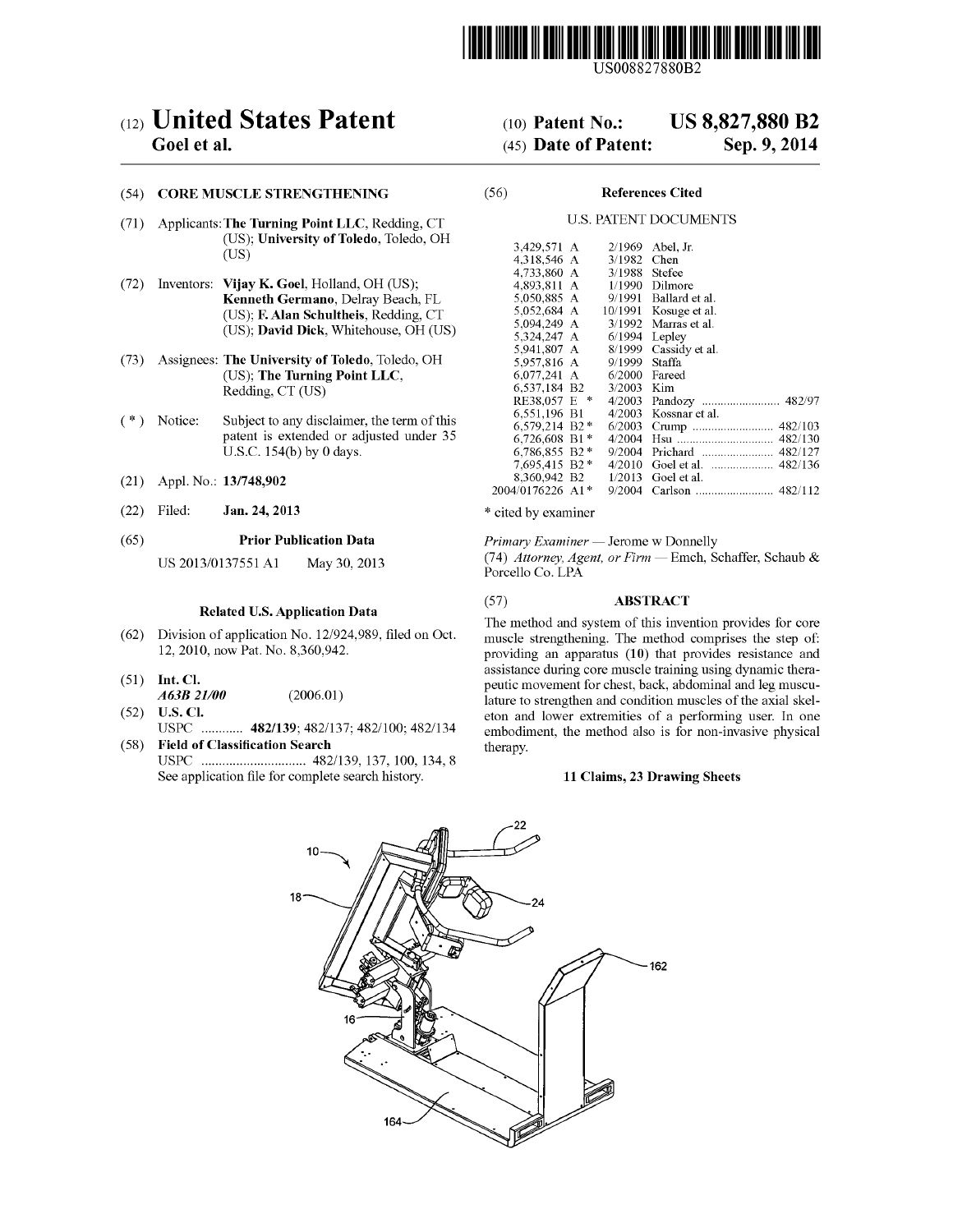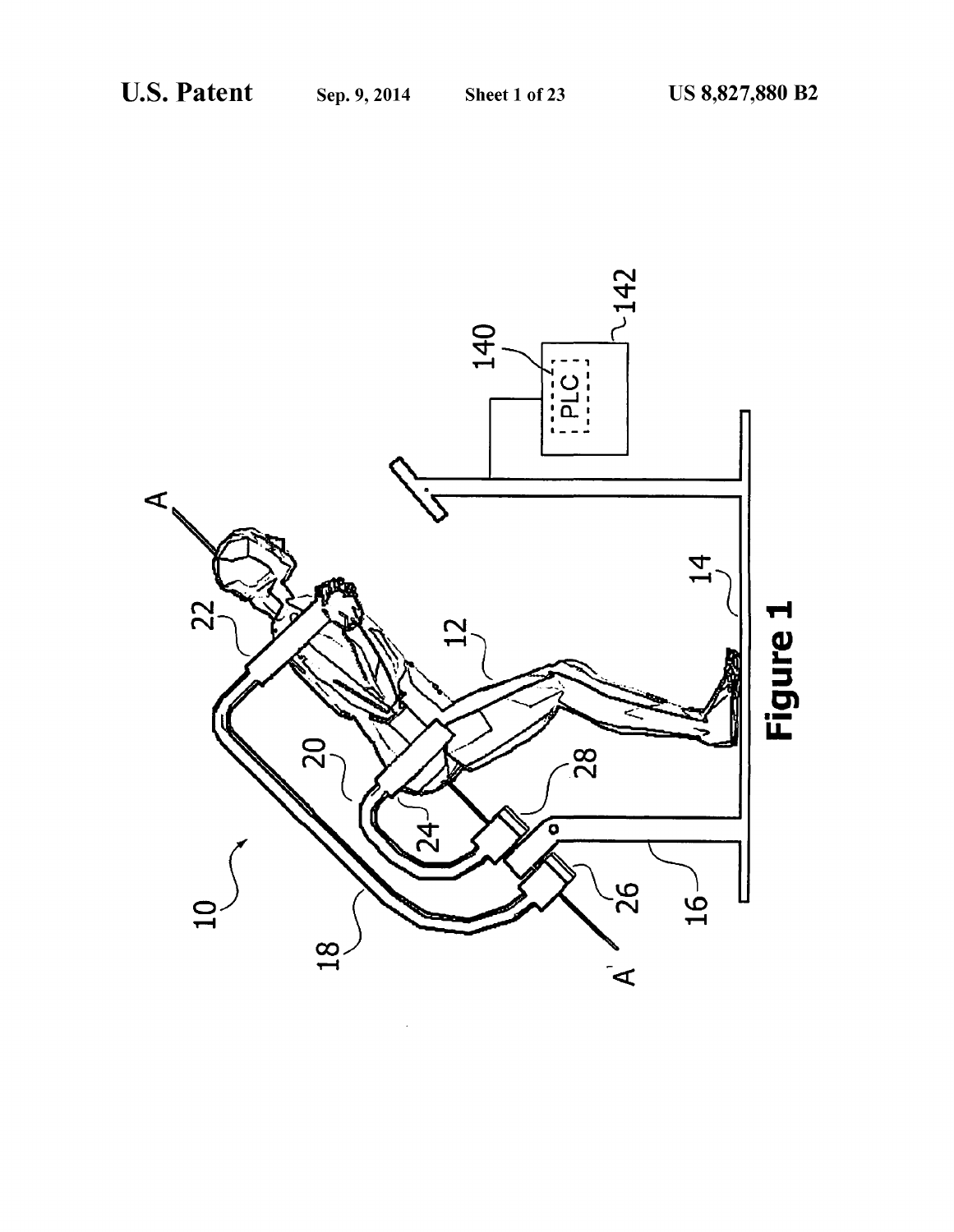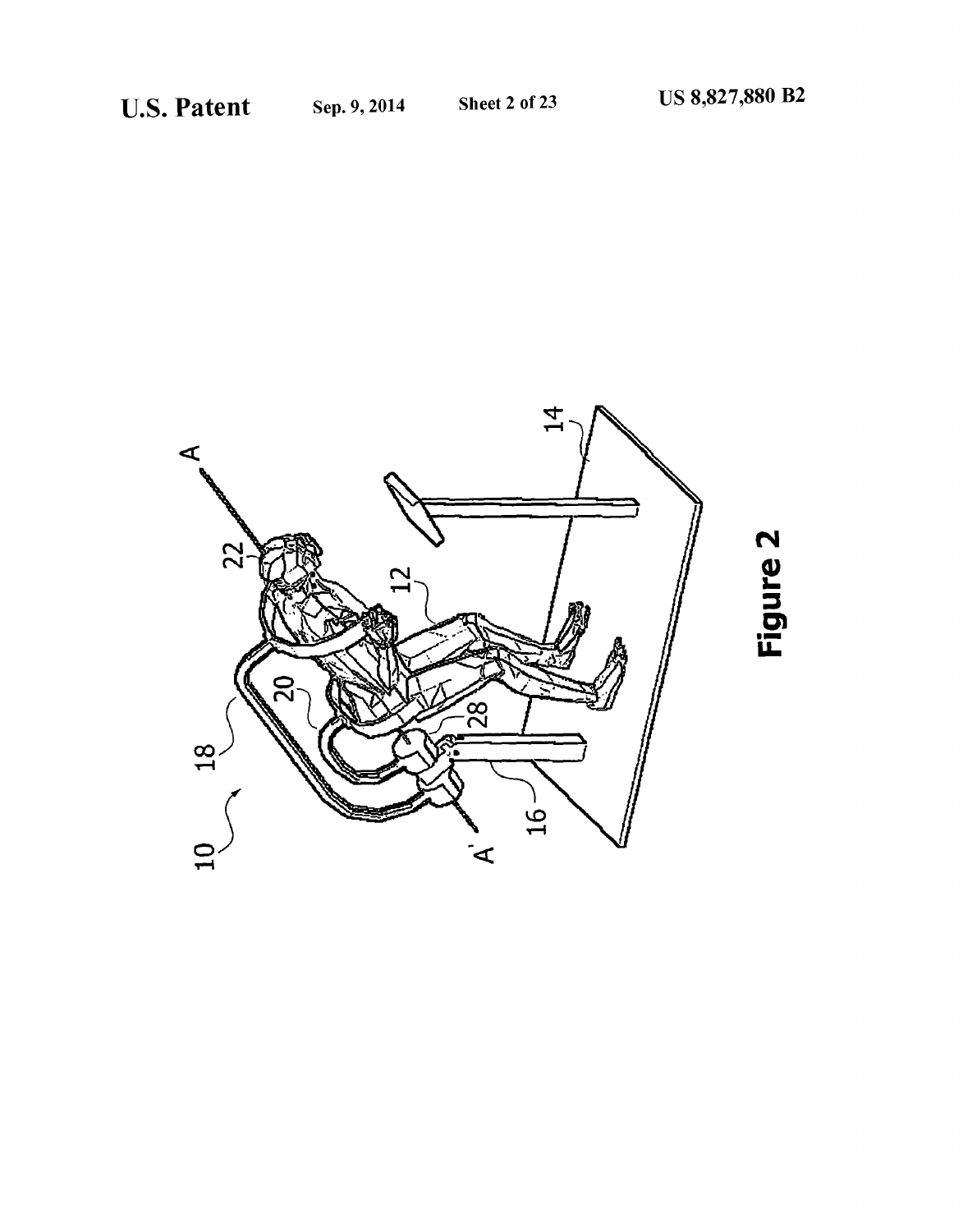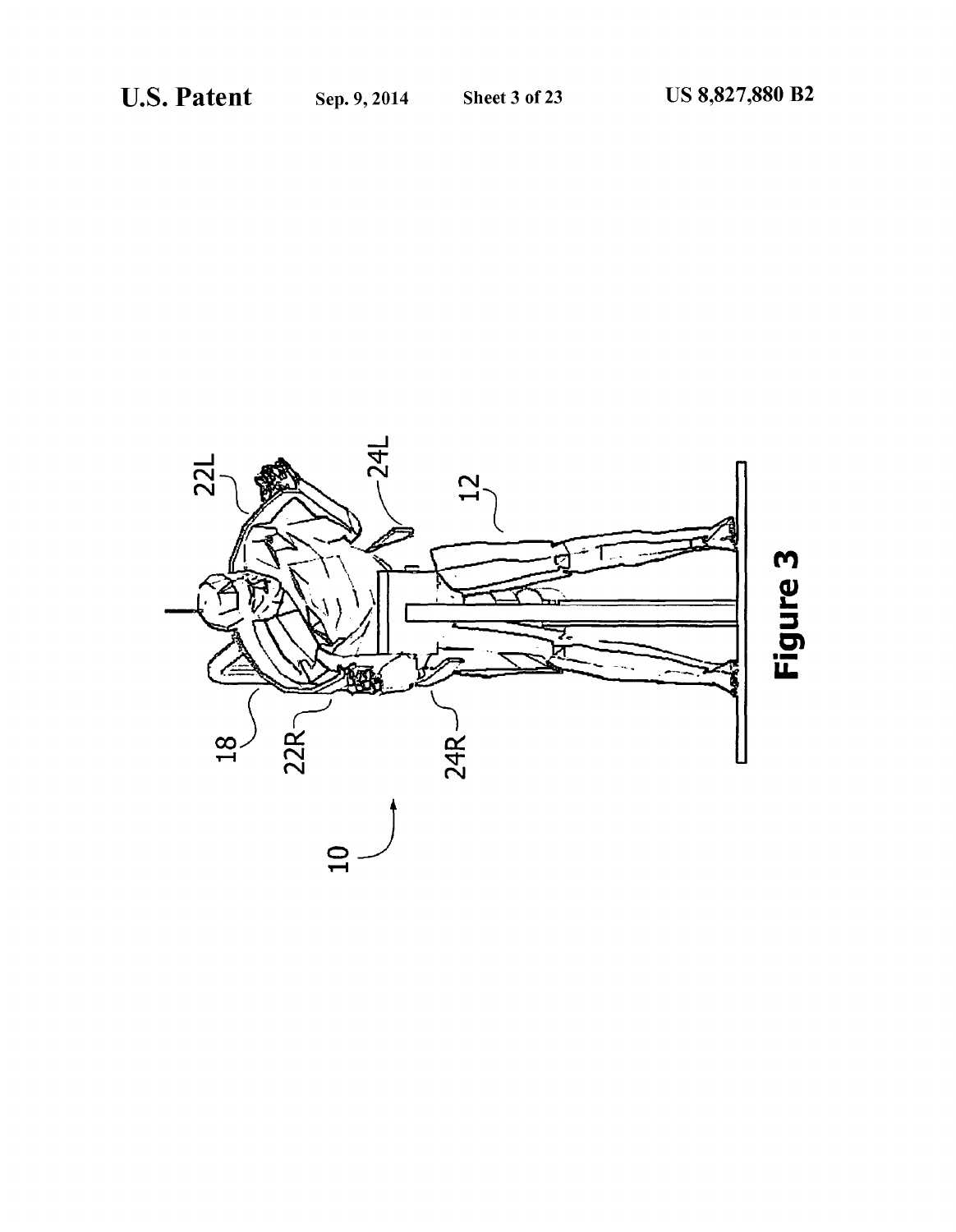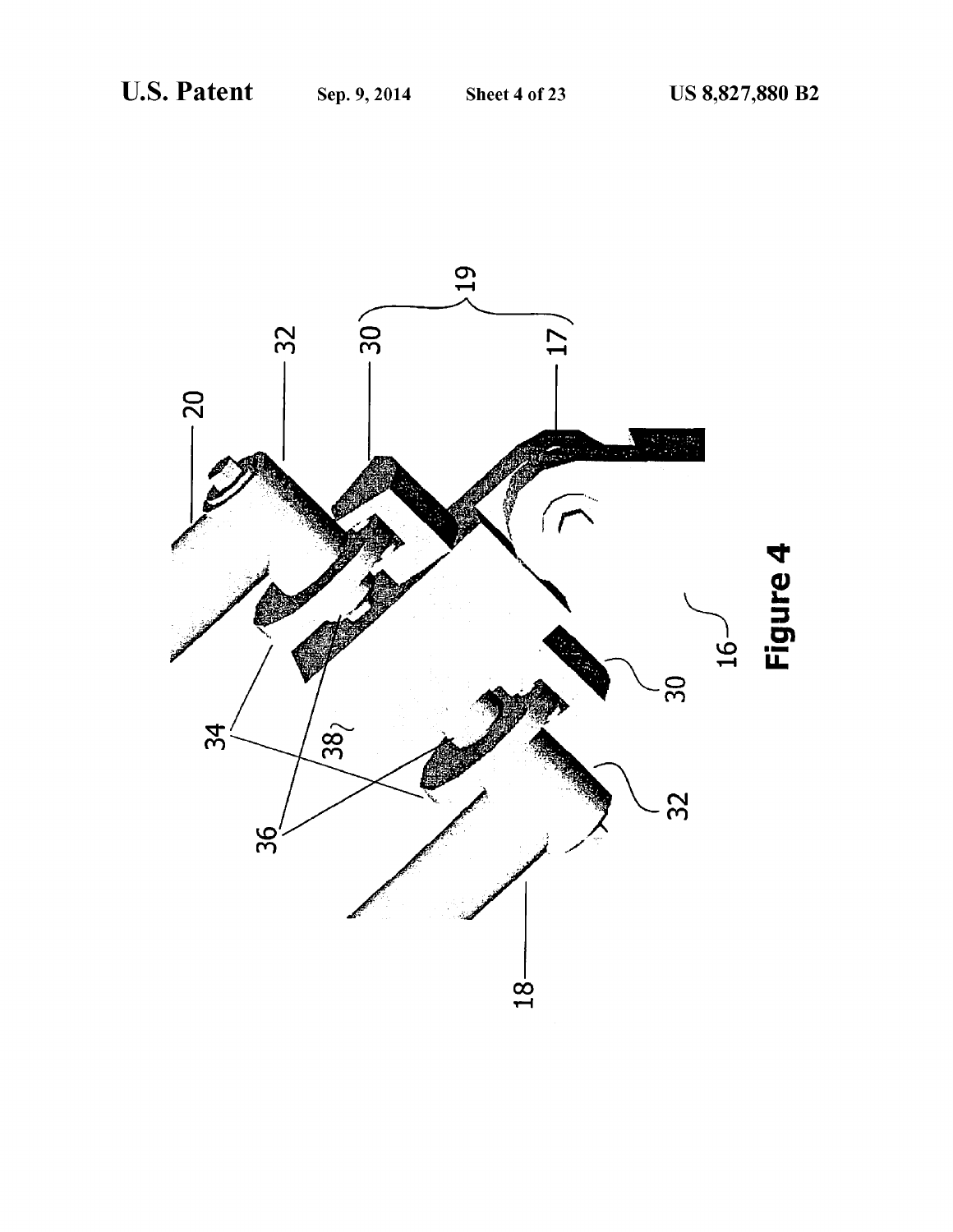### **SHOULDER TURN**





Front

### **SHOULDER TURN**

Resistance Exercise **Resistance Provided in Opposite Direction** of Movement (Opposing)

Movement  $#1$ 

Movement  $#2$ 

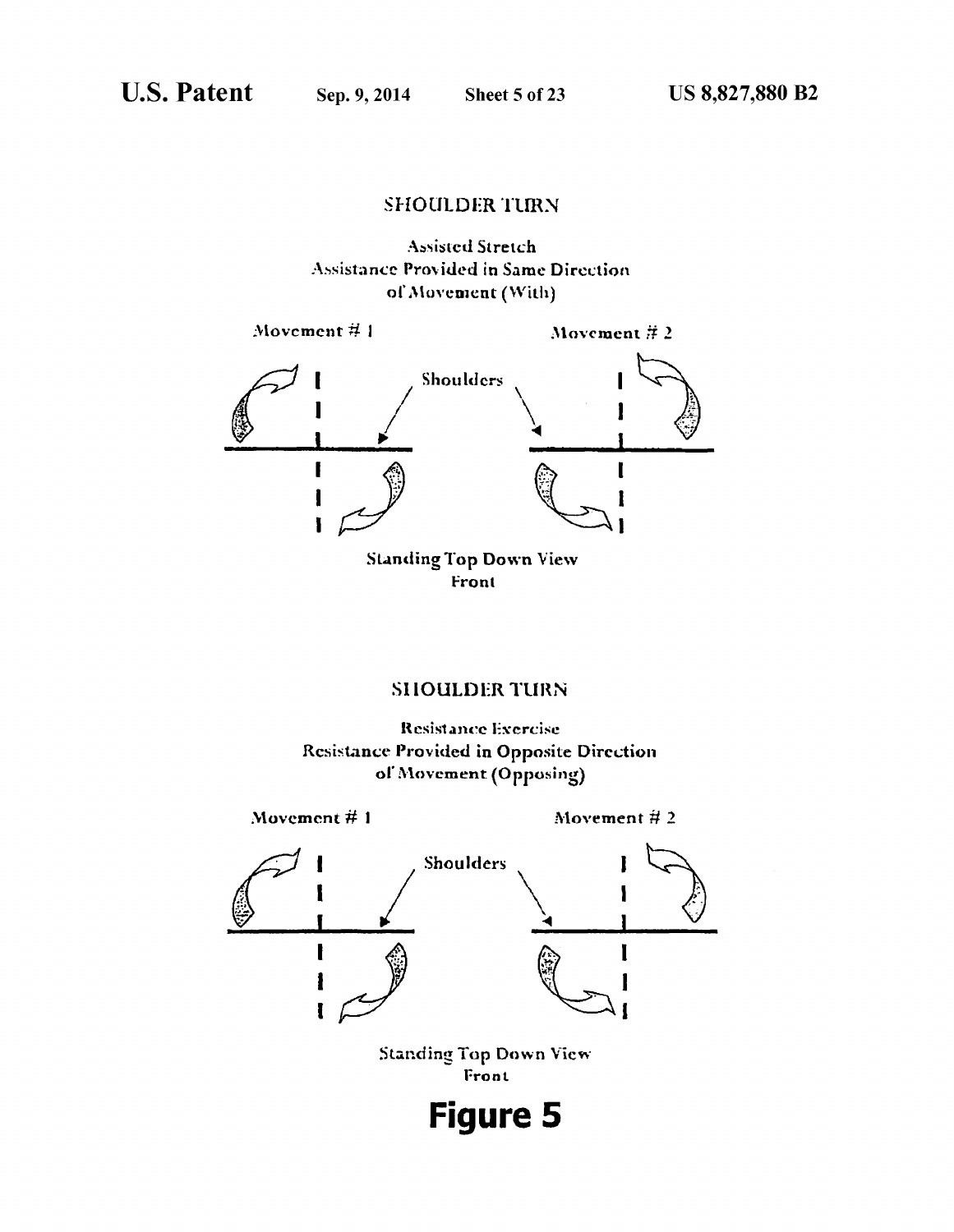### SIDE TO SIDE





# **Figure 6**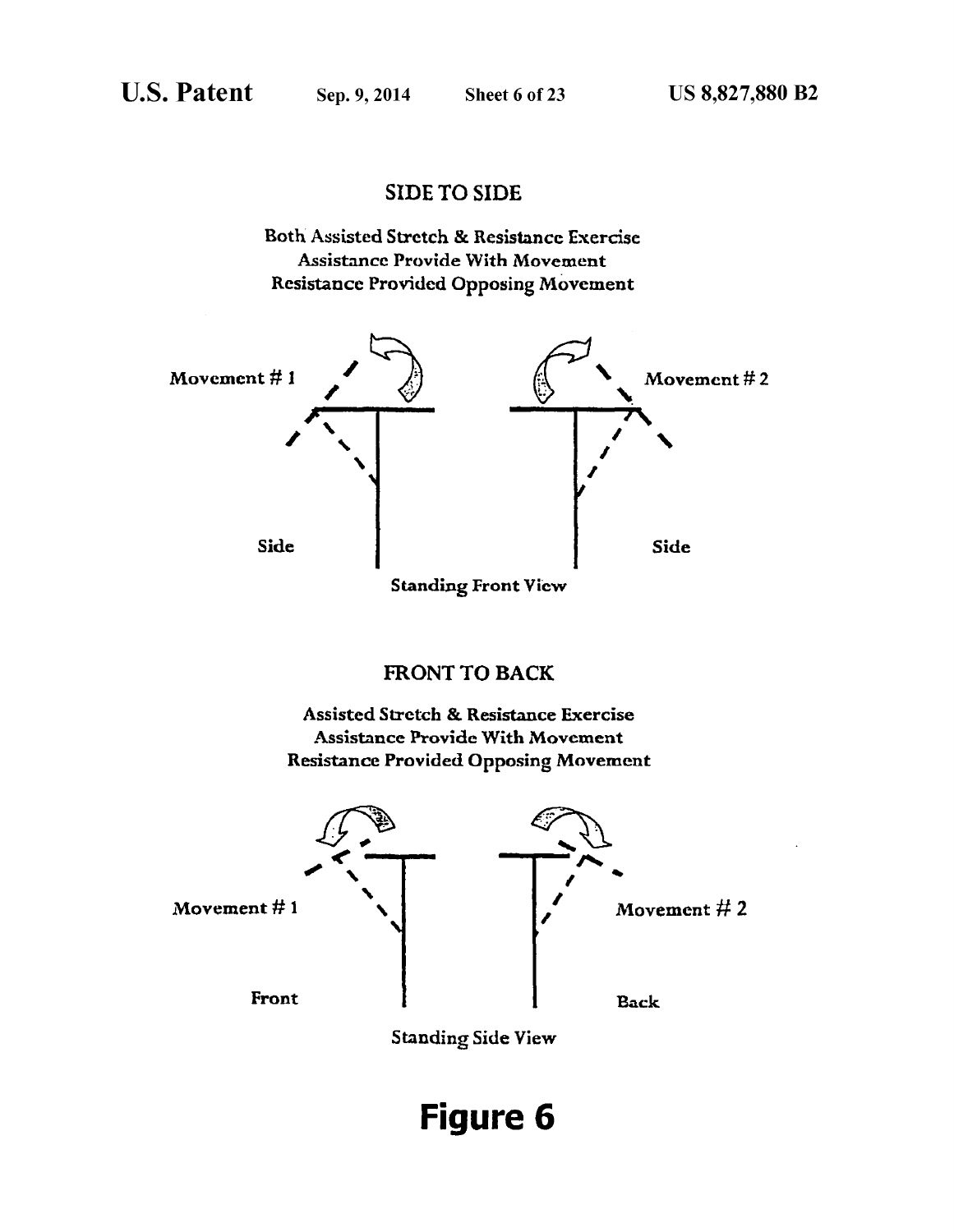

**Figure 7**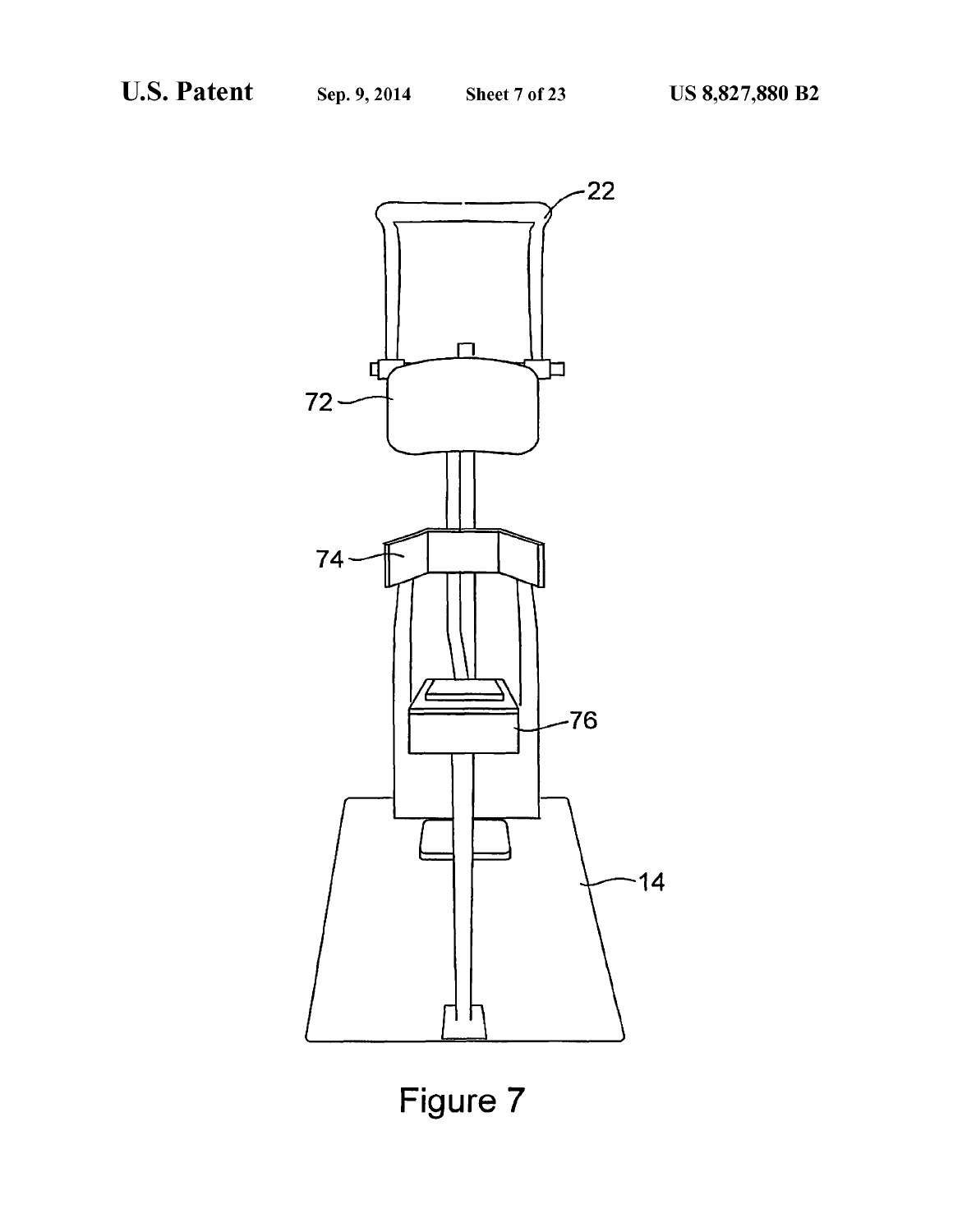

**Figure 8**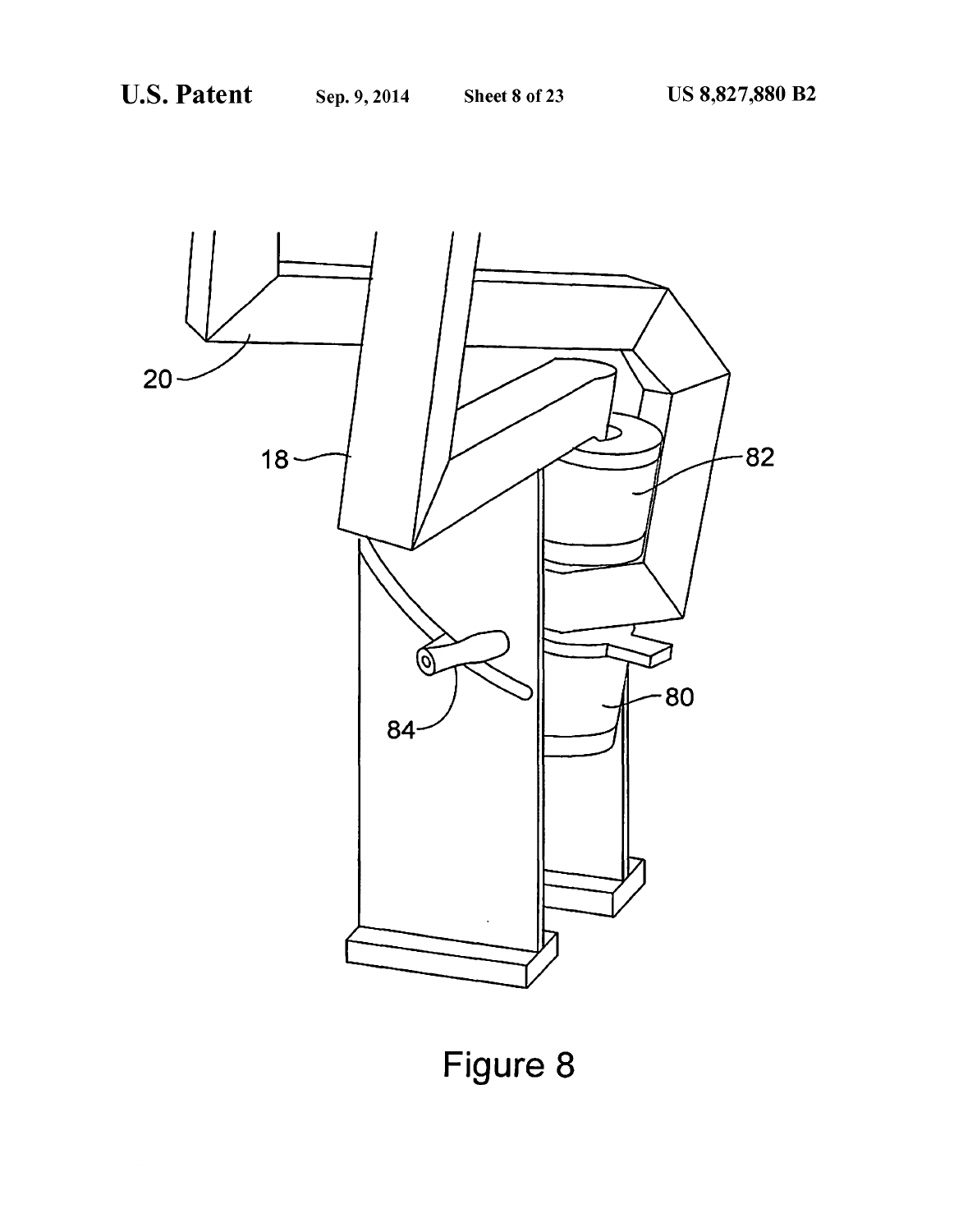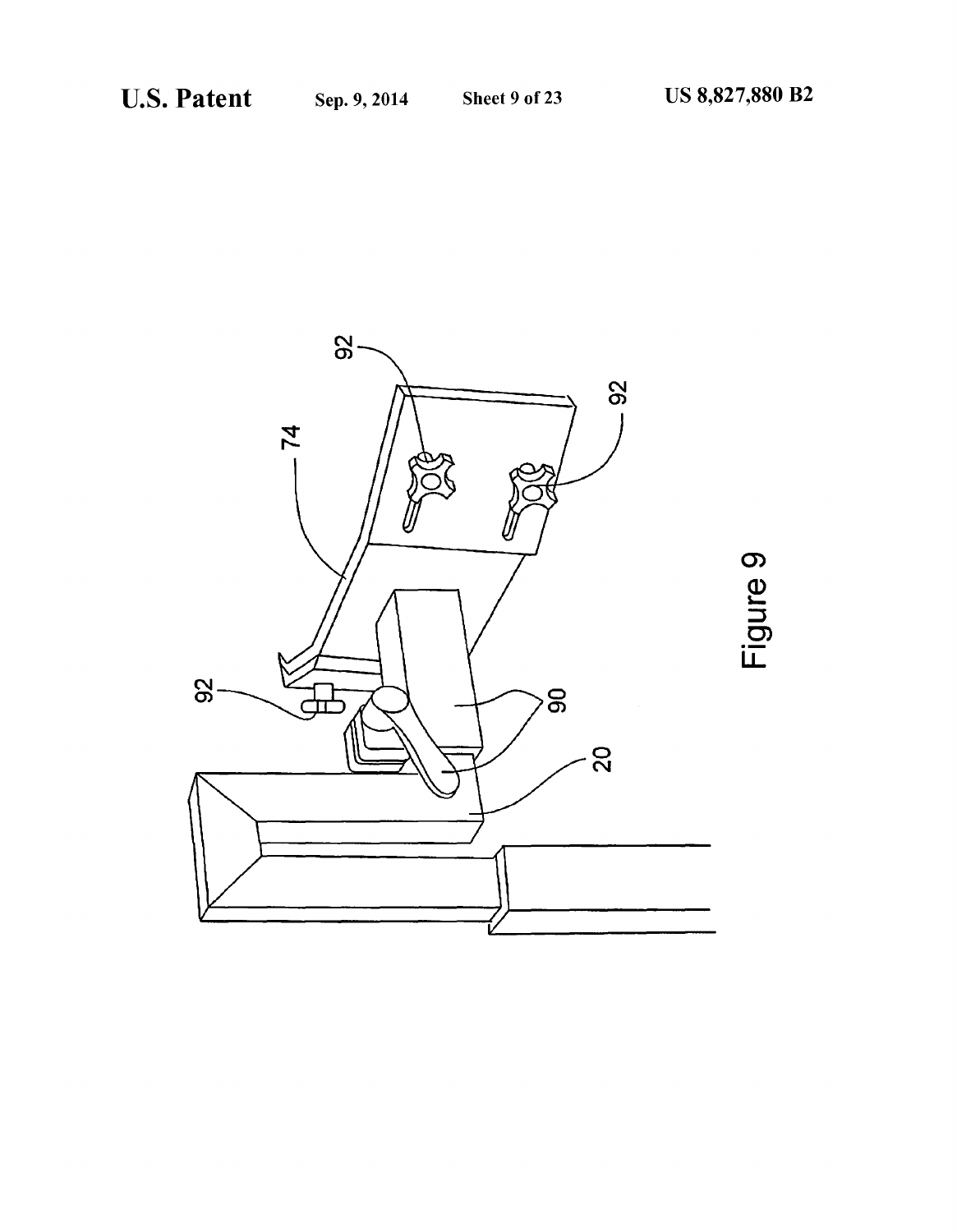![](_page_10_Picture_4.jpeg)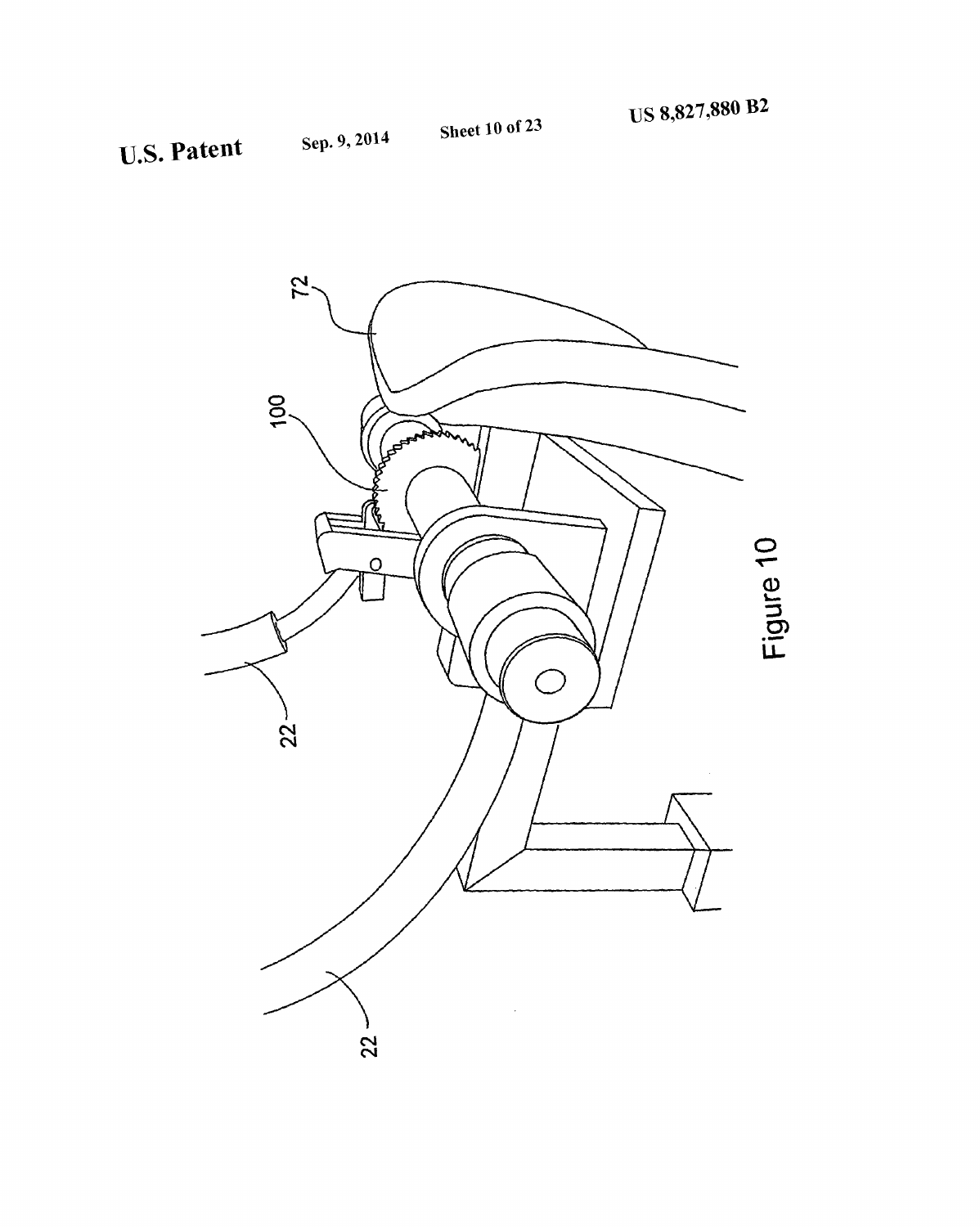![](_page_11_Figure_4.jpeg)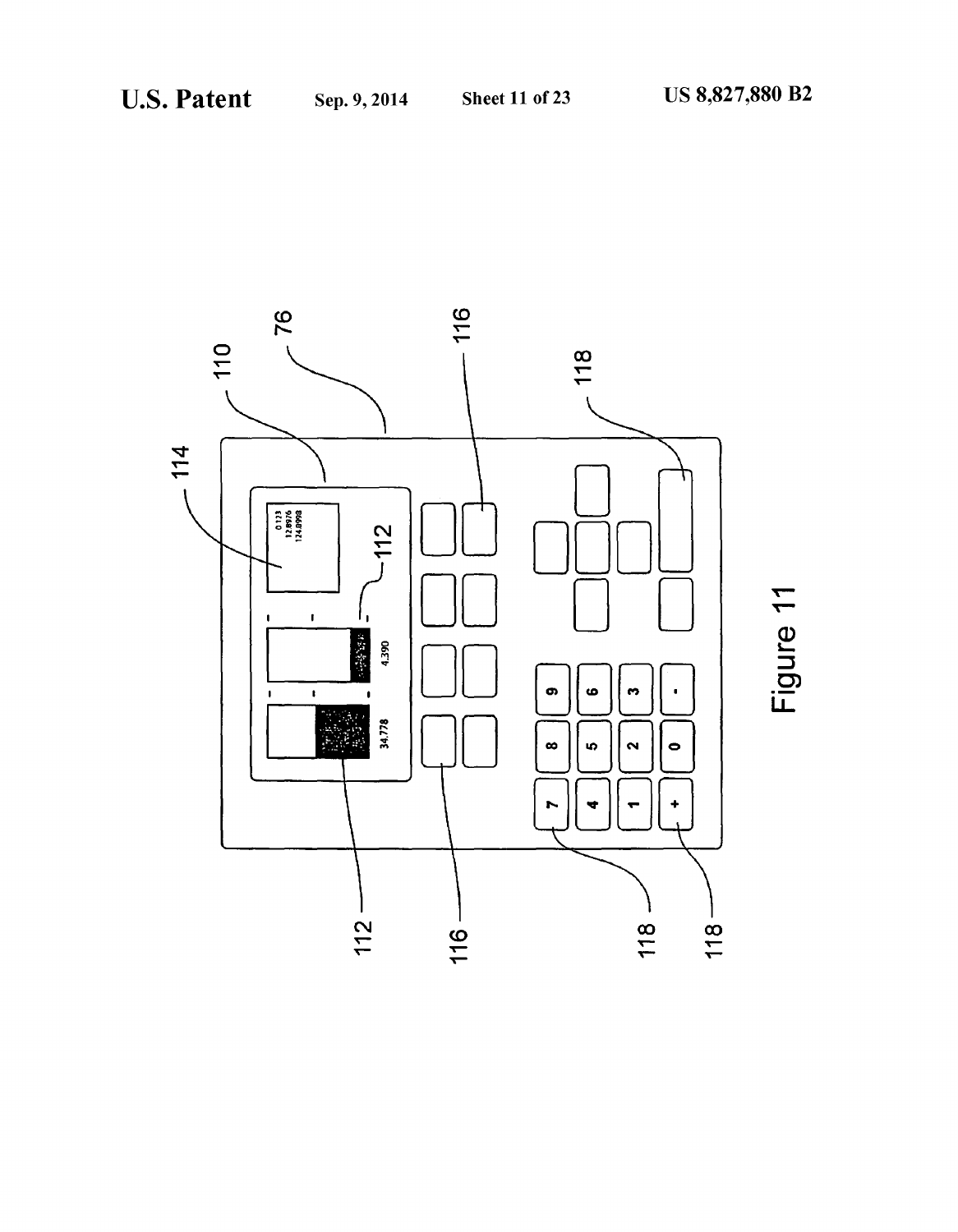![](_page_12_Figure_4.jpeg)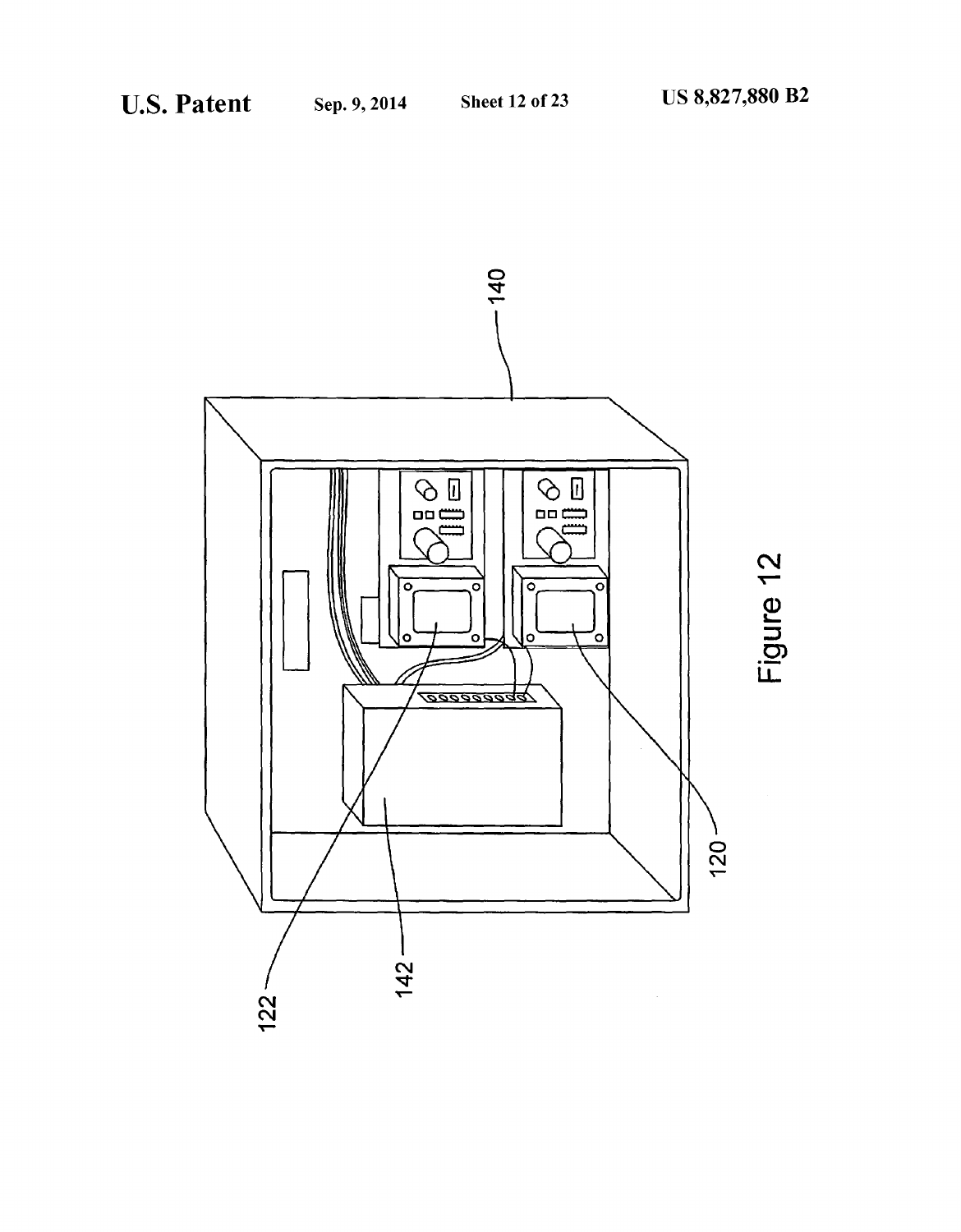![](_page_13_Picture_4.jpeg)

FIG 13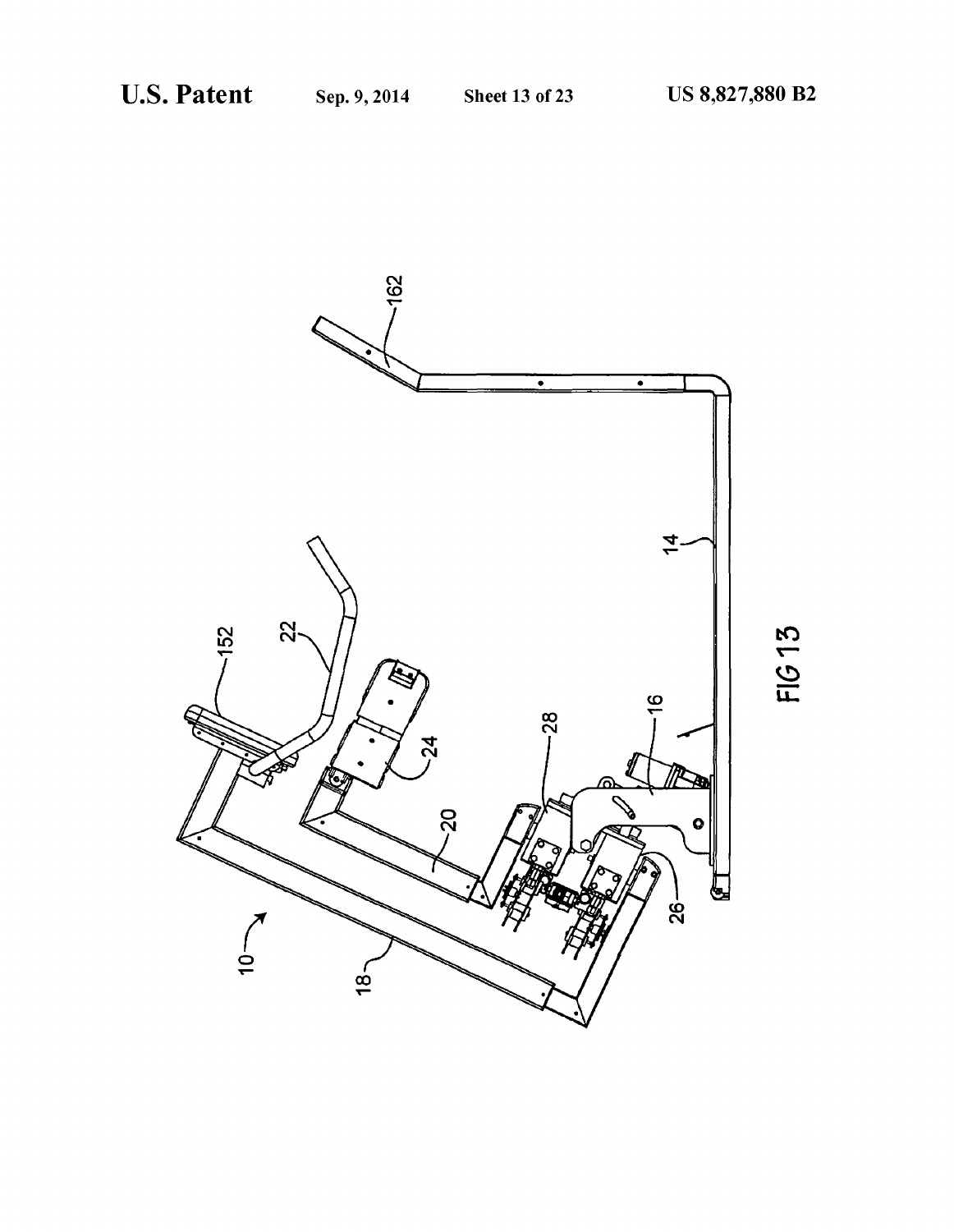Sheet 14 of 23

U.S. Patent Sep. 9, 2014

![](_page_14_Picture_3.jpeg)

FIG 14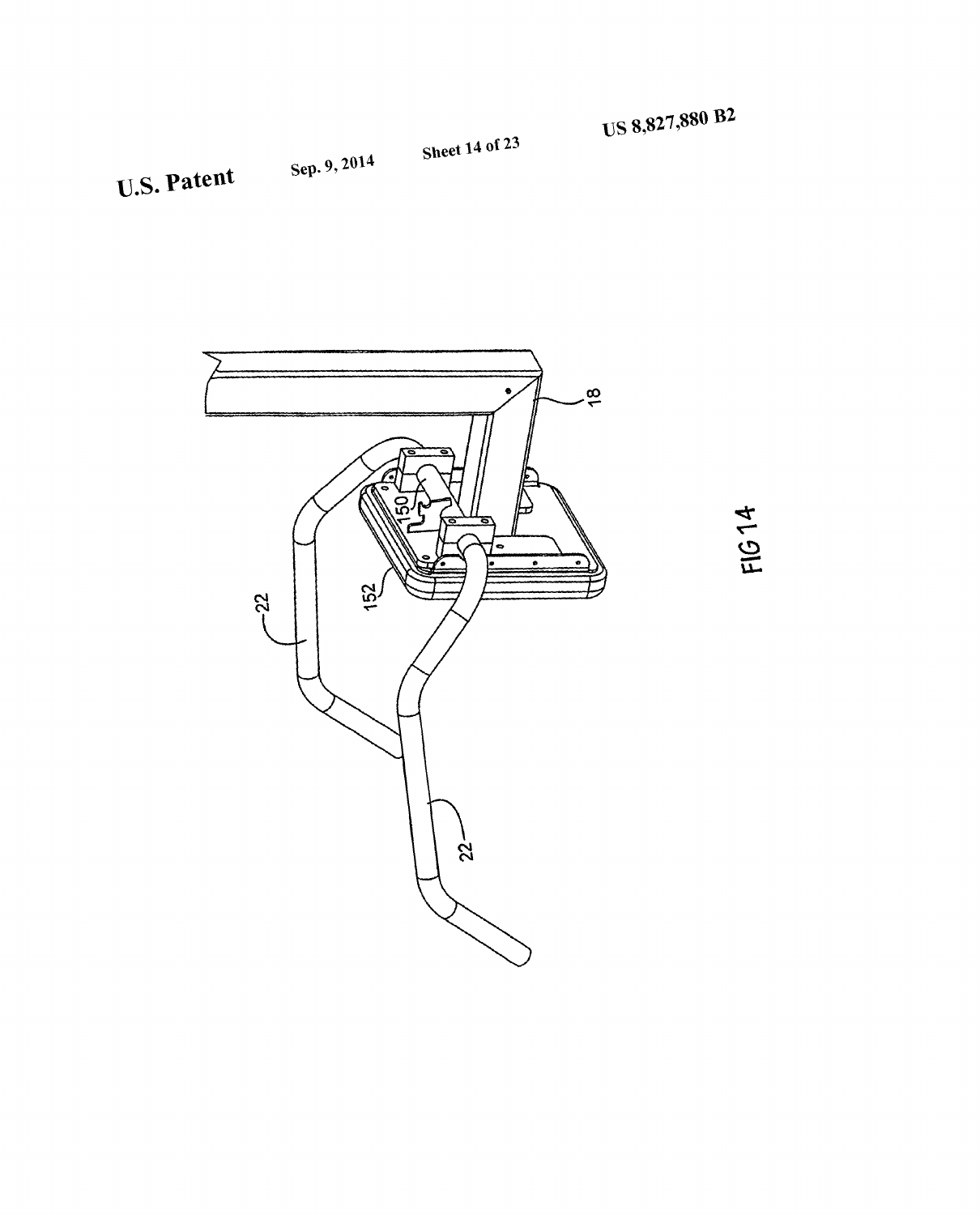![](_page_15_Figure_4.jpeg)

FIG 15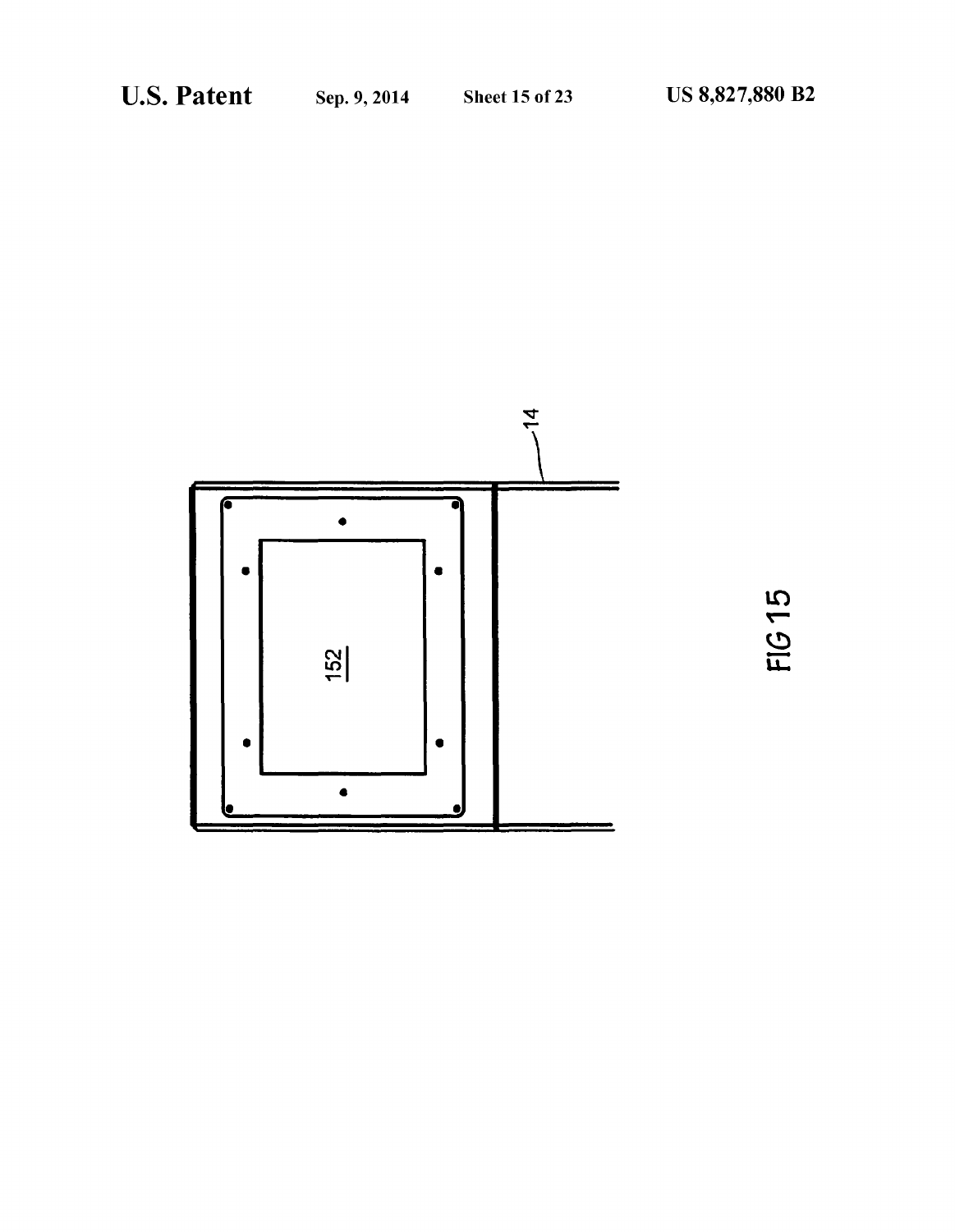![](_page_16_Figure_4.jpeg)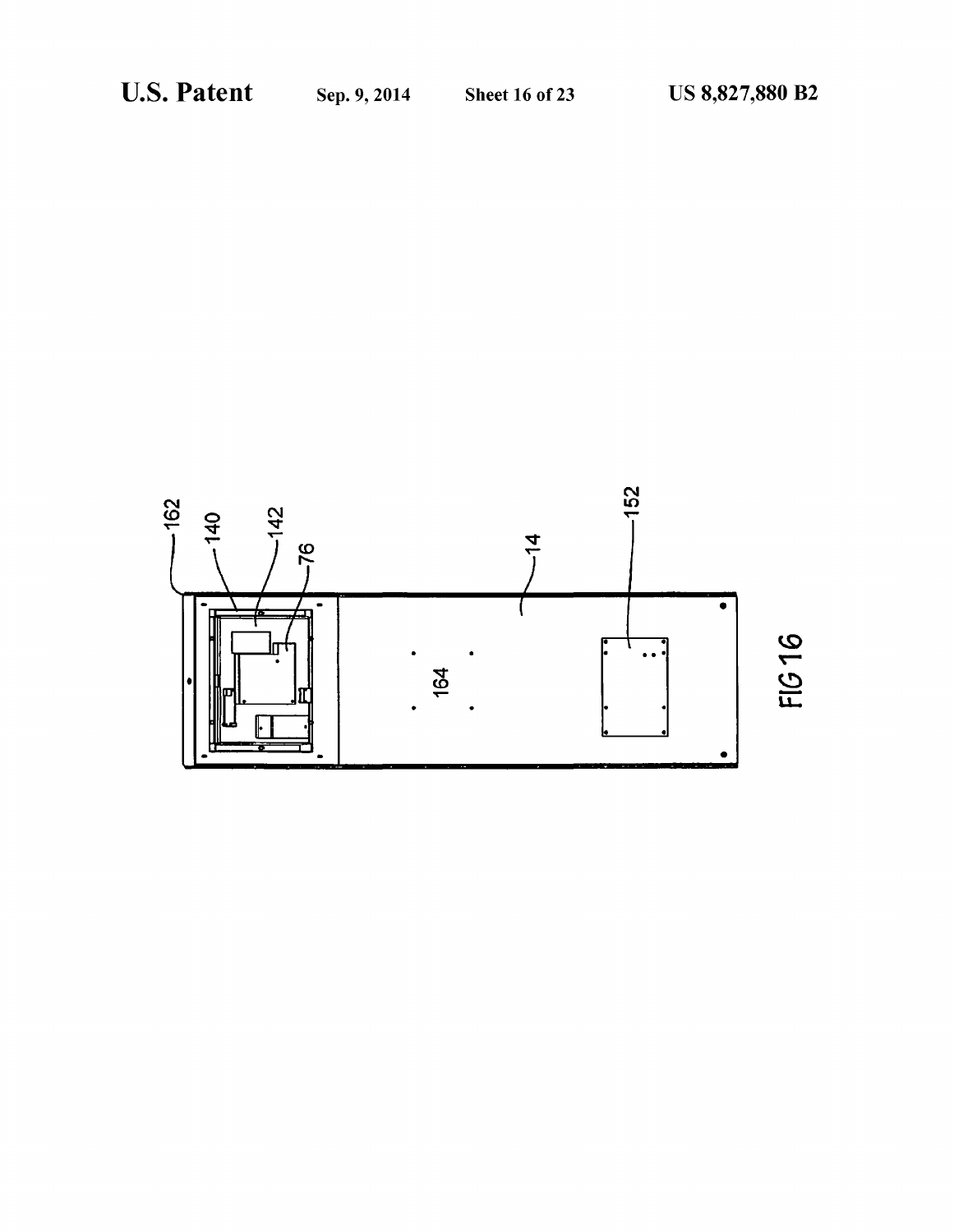![](_page_17_Picture_4.jpeg)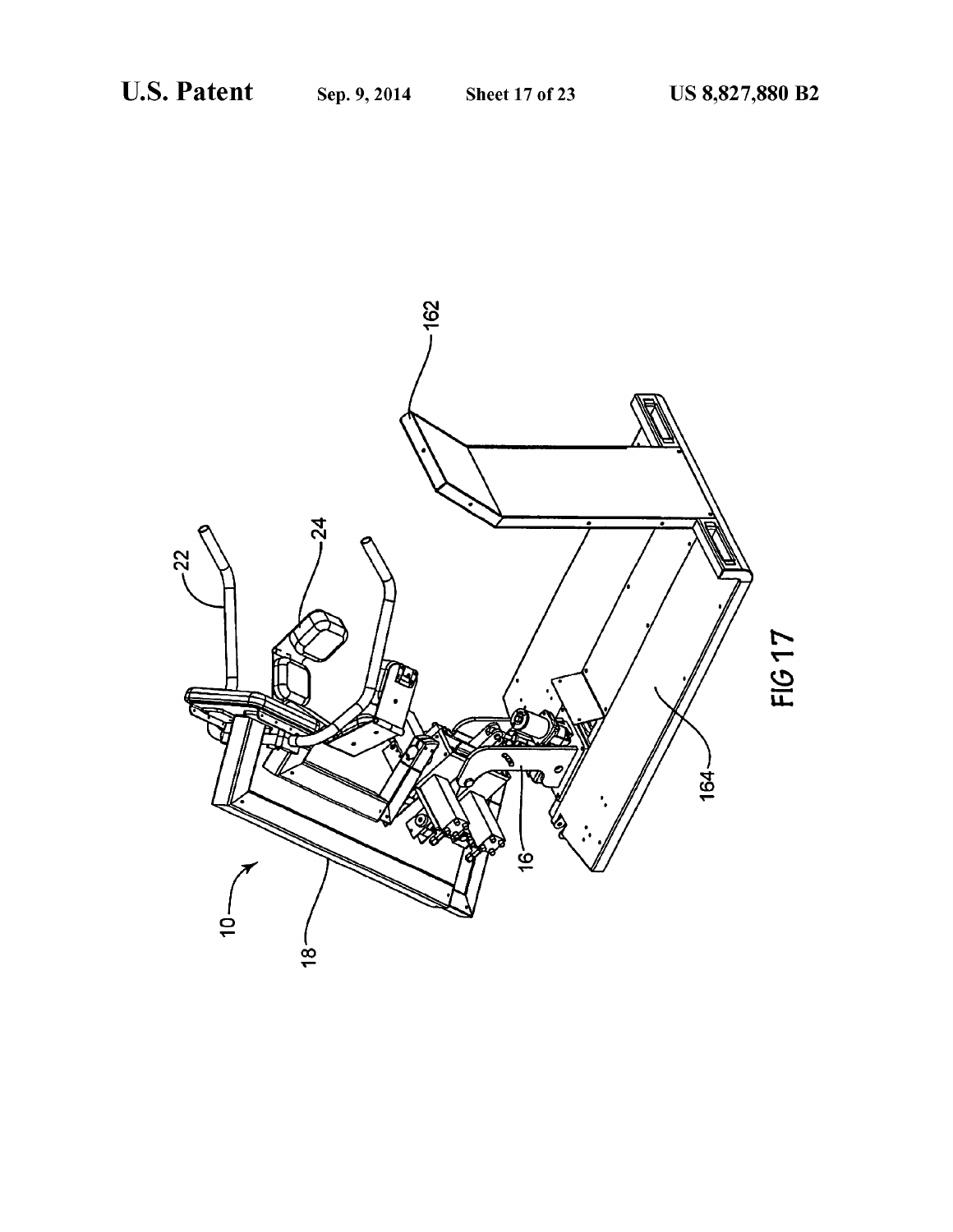![](_page_18_Picture_4.jpeg)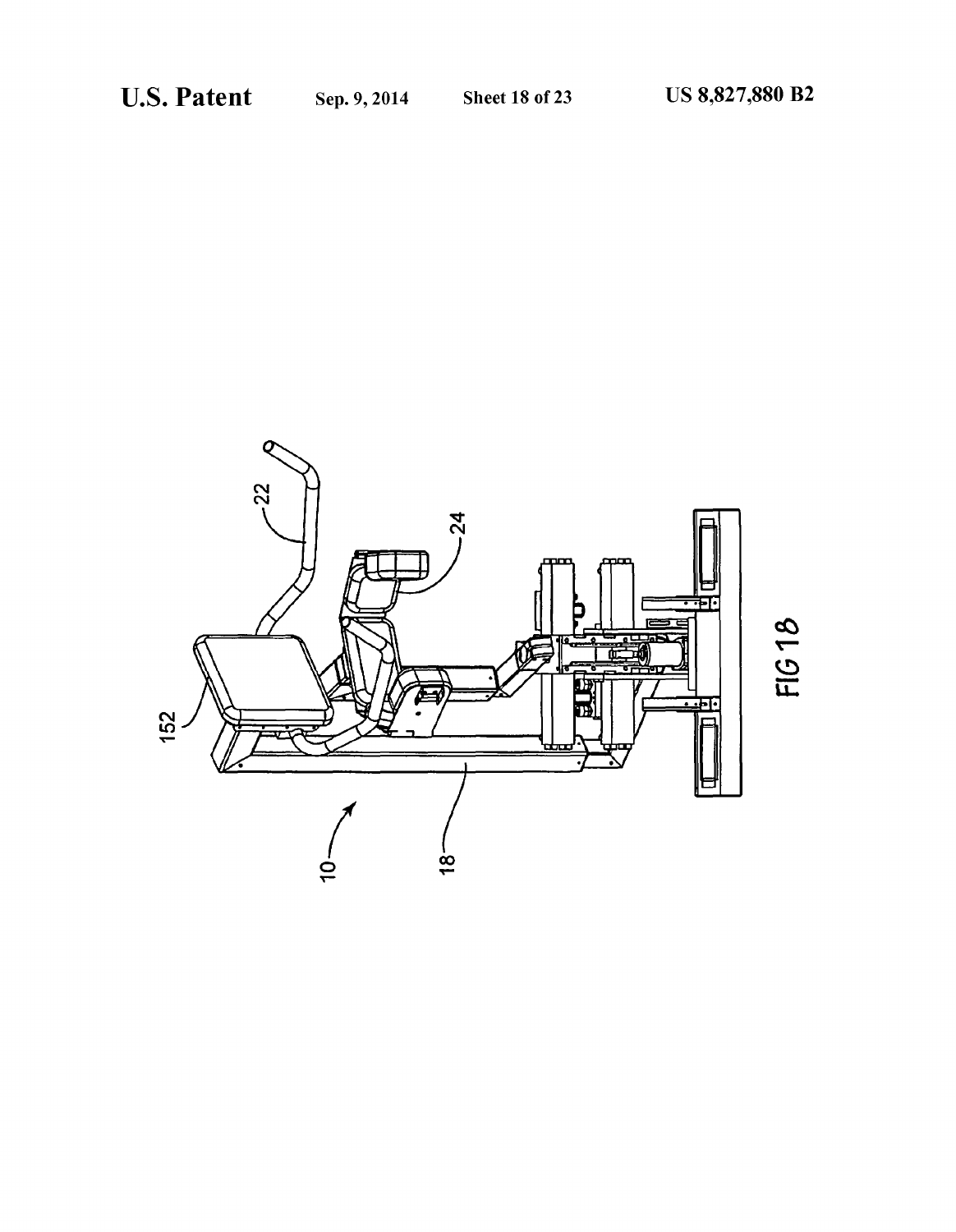![](_page_19_Figure_4.jpeg)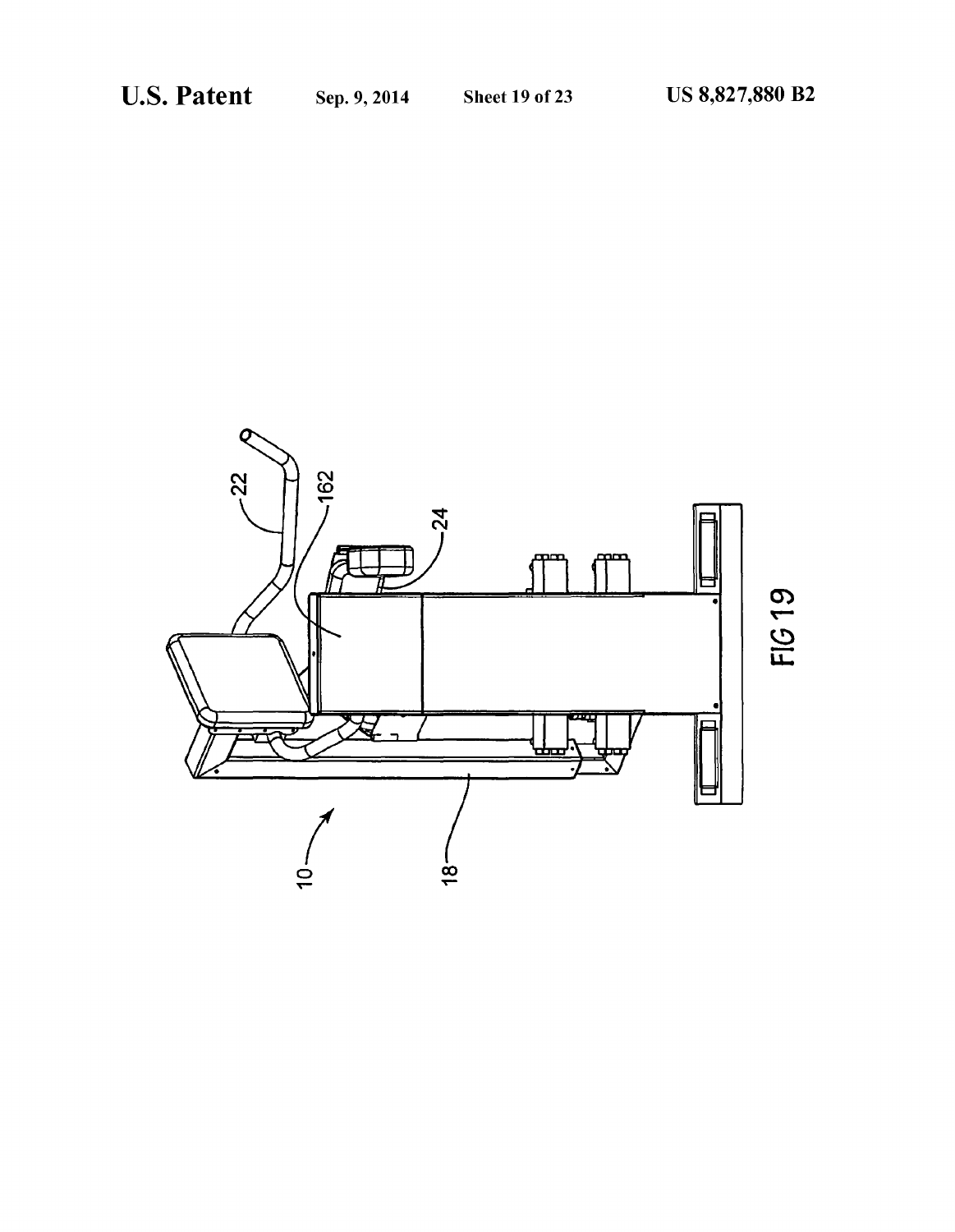![](_page_20_Picture_4.jpeg)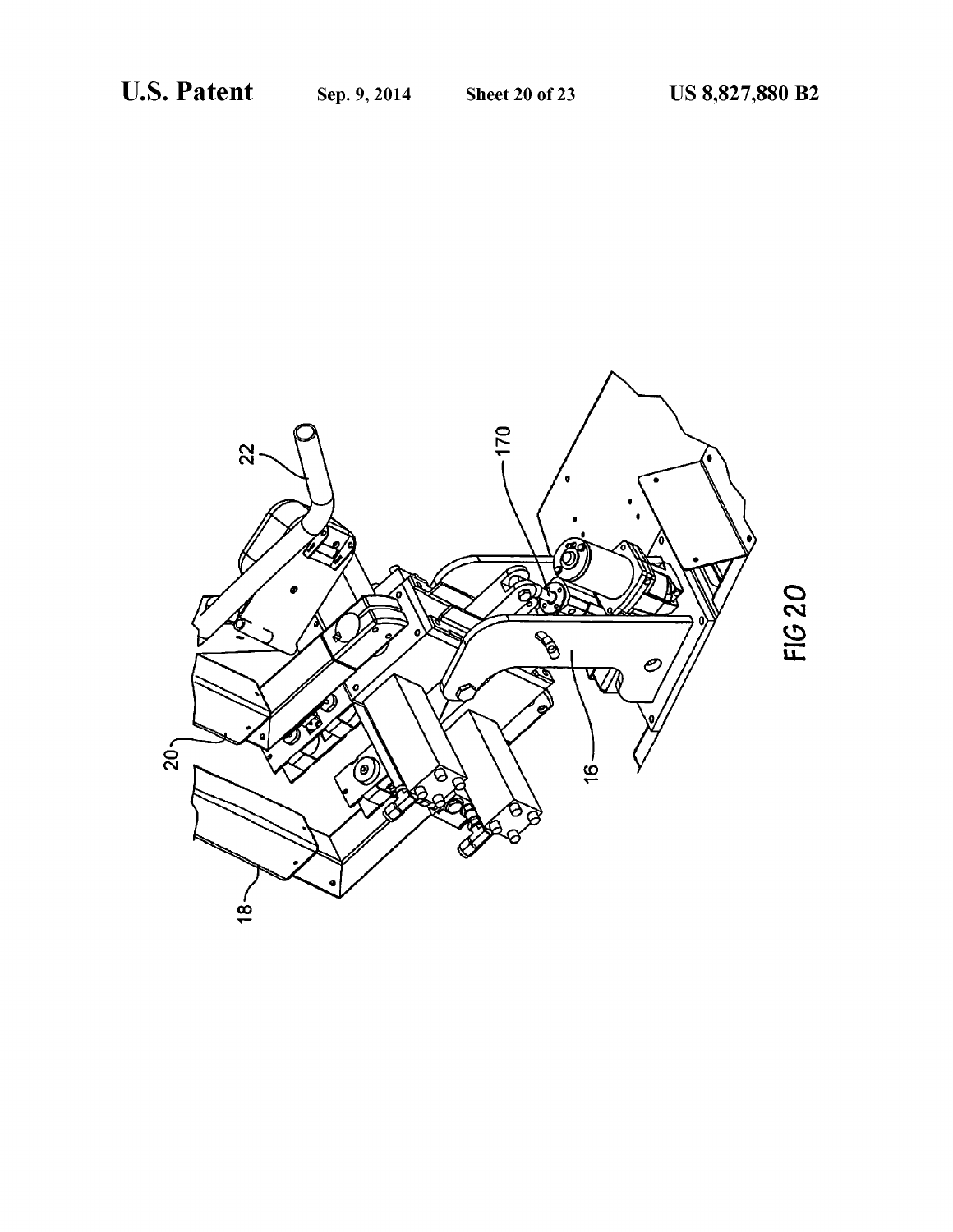![](_page_21_Figure_4.jpeg)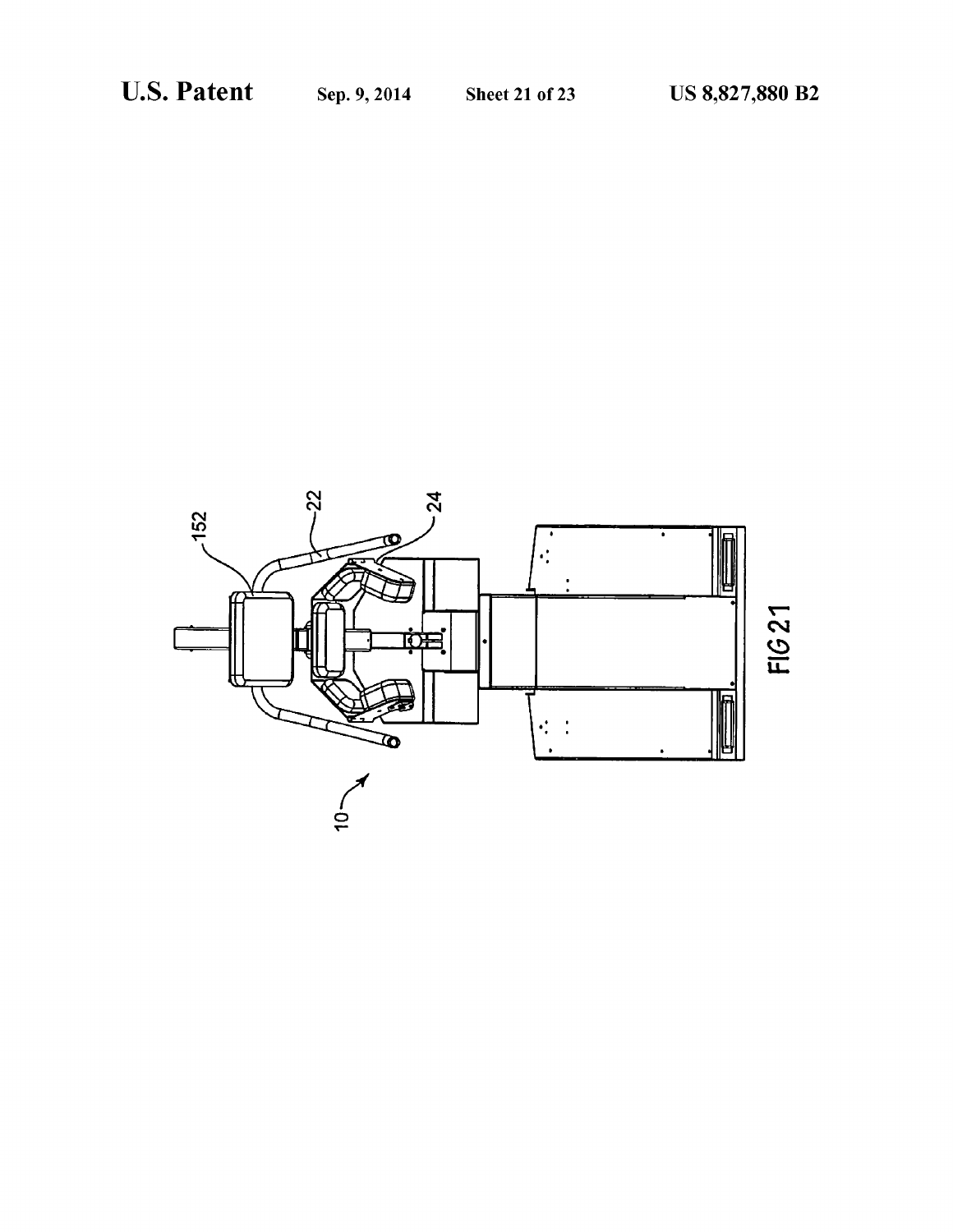![](_page_22_Picture_4.jpeg)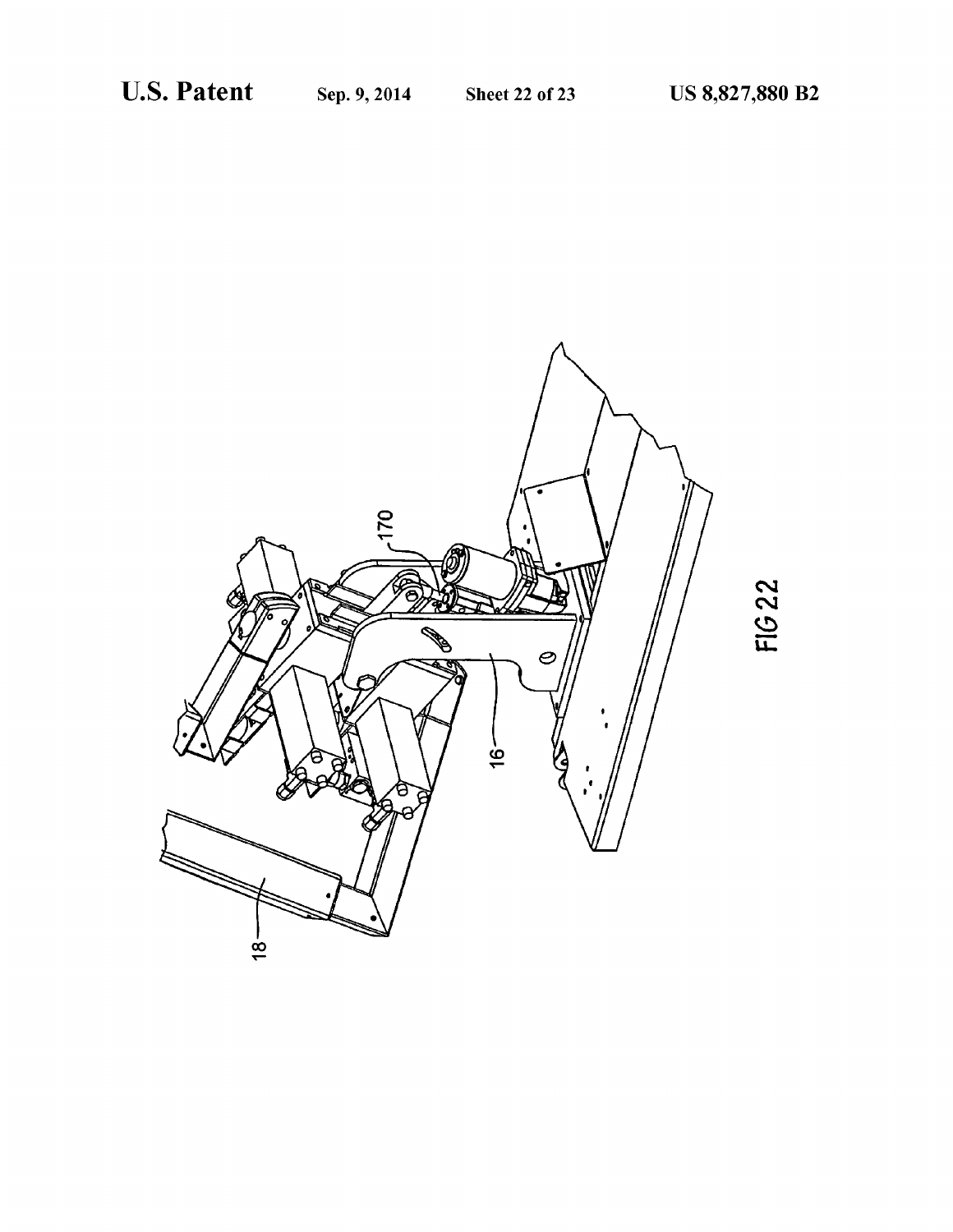![](_page_23_Picture_4.jpeg)

![](_page_23_Figure_5.jpeg)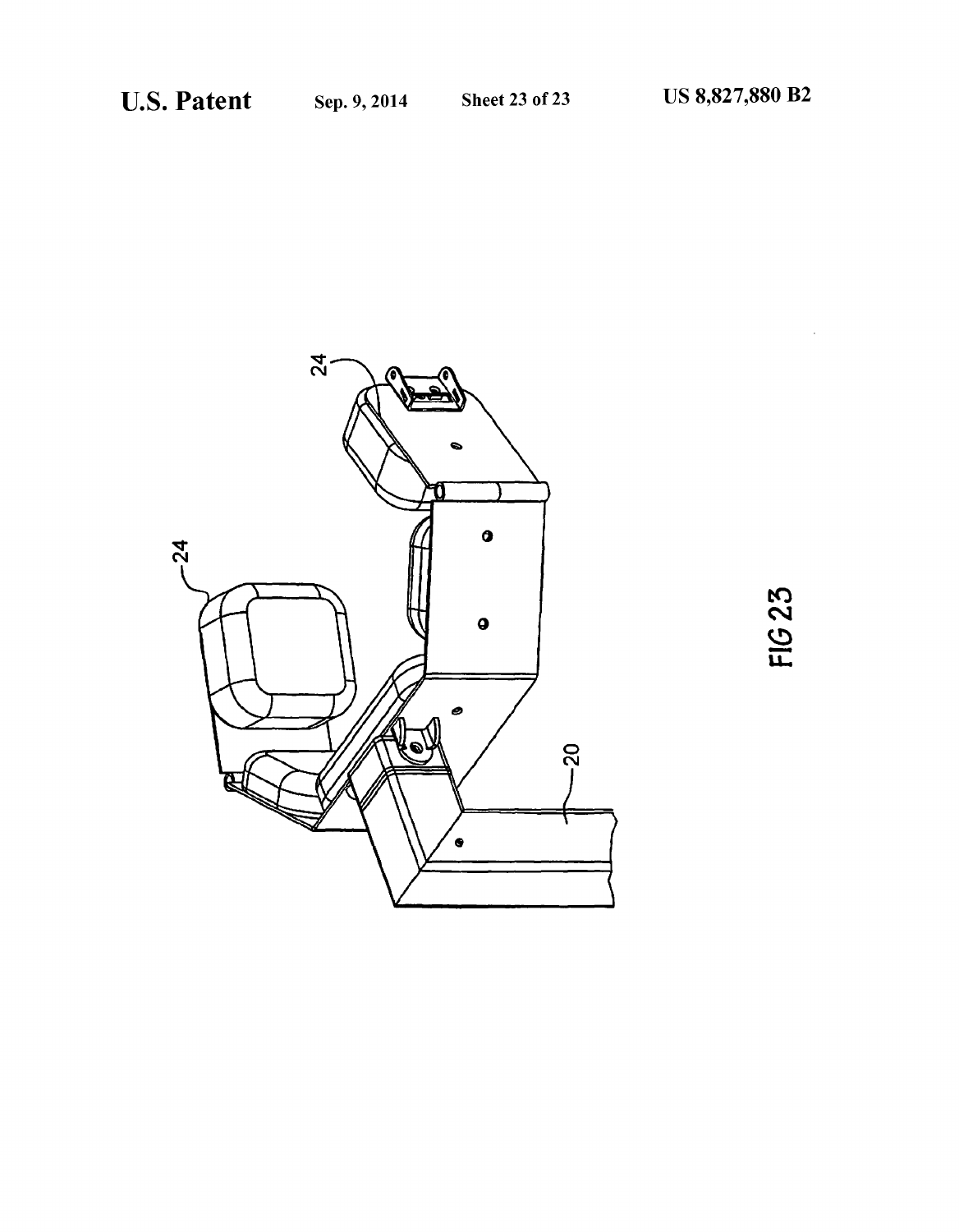### **CORE MUSCLE STRENGTHENING**

### CROSS REFERENCE

This application is a continuation-in-part of Ser. No. 5 12/661,918, filed Mar. 25, 2010, which is a divisional application of Ser. No. 11/200,358 filed Aug. 9, 2005, now U.S. Pat. No. 7,695,415 issued Apr. 13, 2010.

The present invention relates to a method for core muscle strengthening and improved movement. In another aspect, this invention relates to physical therapy.

The present invention relates generally to devices using 15 dynamic movement of one's body. The invention may be used for chest, back, upper leg, buttock and abdominal musculature and the like. The invention relates more specifically to a device and method for exercising and developing greater flexibility of the spinal column and the muscles of the torso, 20 including those in the abdominal, lumbar and thoracic regions involving rotational movement in a functional posture.

### BACKGROUND OF THE INVENTION

In a general embodiment, the invention relates to conditioning, rehabilitation and general fitness exercise application that facilitates Life's Movements of the trunk, upper and lower torso, arms and legs, e.g. every day activities like carrying groceries, lift a baby or reaching for something in the 30 back of a closet. In a preferred embodiment, the invention is an exercise and flexibility apparatus that relates to any sport that requires strength and flexibility in the core, e.g., golf, baseball, hockey, tennis, etc., and particularly to a sport exercise apparatus which provides resistance to an athlete during any sport related movement to strengthen and condition the muscles of the axial skeleton of the athlete.

sports performance, the device may be used broadly for general conditioning, and physical therapy and other sports such 40 as swimming, tennis and the like where conditioning and flexibility are desirable. In one embodiment, this invention helps to prevent or minimize minor muscle aches and pains.

Currently, golf, for example, is an activity enjoyed by many people of all ages possessing varying degrees of athletic abil- <sup>45</sup> ity, musculoskeletal strength, flexibility and endurance. Although it is possible to perform a golf swing without having appropriate musculoskeletal support, greater core strength, flexibility and endurance allows a golfer to hit a golf ball farther and with greater accuracy and consistency and to 50 minimize minor muscle related aches and pains.

External devices are currently being marketed to help train the muscles of the golfer to move along a predetermined path which is thought to be along an optimal golf swing path. However, no resistance is supplied in the direction of rotation 55 of the shoulders and upper torso, the hips, and upper legs of the golfer during performance. These devices are not designed to benefit muscular conditioning or flexibility.

Regular exercise may keep the body in good shape, but not all exercise is equally effective. Many exercise devices on the 60 market, particularly in health and athletic clubs, are less effective than patrons may assume, particularly as related to the rotational movements required in many sports and similar day to day activities. Historically, much of the available equipment in health clubs train in predominantly linear, single 65 plane (sagital plane) movement and are limited to isolating one muscle group. The body rarely moves in just one plane

and often requires multiple muscle groups to work together. Most body movement involves rotation (transverse plane) and diagonal patterns of movement.

The need exists for a performance, rehabilitation and general conditioning device which permits activity consisting of components of motion in all three planes, and permits isolation of a specific area of the body, the motion of which is most desired. Such a device will permit a physical therapist, chiropractor or trainer to properly prescribe protocols that will FIELD OF THE INVENTION 10 help the user achieve their goals related to improving movement.

### SUMMARY OF THE INVENTION

"This Core Movement Performance Device for conditioning, rehabilitation and general fitness exercise application facilitates Life's Movements of the trunk, upper and lower torso, arms and legs. In a preferred embodiment, the device is a rotational STRENGTHENING AND RANGE OF MOTION IMPROVEMENT, MEASUREMENT AND TRAINING apparatus for the enhancement of physical movements involving torso rotation. THE APPARATUS WILL optimize utilization of THE APPENDICULAR SKELETON as the muscles of the Axial Skeleton are condi-25 tioned."

The three (3) unique strengths captured are as follows: A product to strengthen and improve rotational ROM (range of motion). The ability to of the device to train user to move better---(motor learning, neuromuscular facilitation). The database also includes the acquisition of the information from continued use.

The method and system of this invention provides for core muscle strengthening and improved flexibility. The method comprises the step of: providing an apparatus **(10)** that provides resistance and assistance during core muscle training using dynamic therapeutic movement for chest, back, abdominal, and leg musculature to strengthen and condition While this invention is described in terms of exercise and muscles of the axial skeleton and lower extremities of a performing user.

> The device of this invention is a performance, rehabilitation and general conditioning machine that provides resistance during an exercise emulating any rotational sport activity or day to day movement to strengthen and condition the muscles of the axial skeleton and lower extremities of the athlete or user. The device includes a support base; a member pivotally mounted to the support base; a torso pivotally mounted axial shaft coupled to the pivotally mounted member; and a pelvis pivotally mounted axial shaft coupled to the pivotally mounted member. A shoulder securement is connected to the torso axial shaft; and a hip harness is connected to the pelvis axial shaft. A torso, independent torque resistor is connected to the torso axial shaft and includes a means for providing resistance in at least two directions.

> A pelvis, independent torque resistor also is connected to the pelvis axial shaft, and includes a means to provide resistance in at least two directions. The apparatus includes a means to independently lock the torso shaft in a neutral position and a means to independently lock the pelvis shaft in a neutral position.

> The advantage of this new device is that it offers the user professional determined variable resistance in a standing, functional position. The inclination angle from the vertical can be modified to better replicate posture in various sports such as golf, hockey, or baseball or day to day activities. Other devices designed to enhance trunk muscle rotator strength, places the user in a seated position which restricts pelvic motion and distributes a greater proportion of the imposed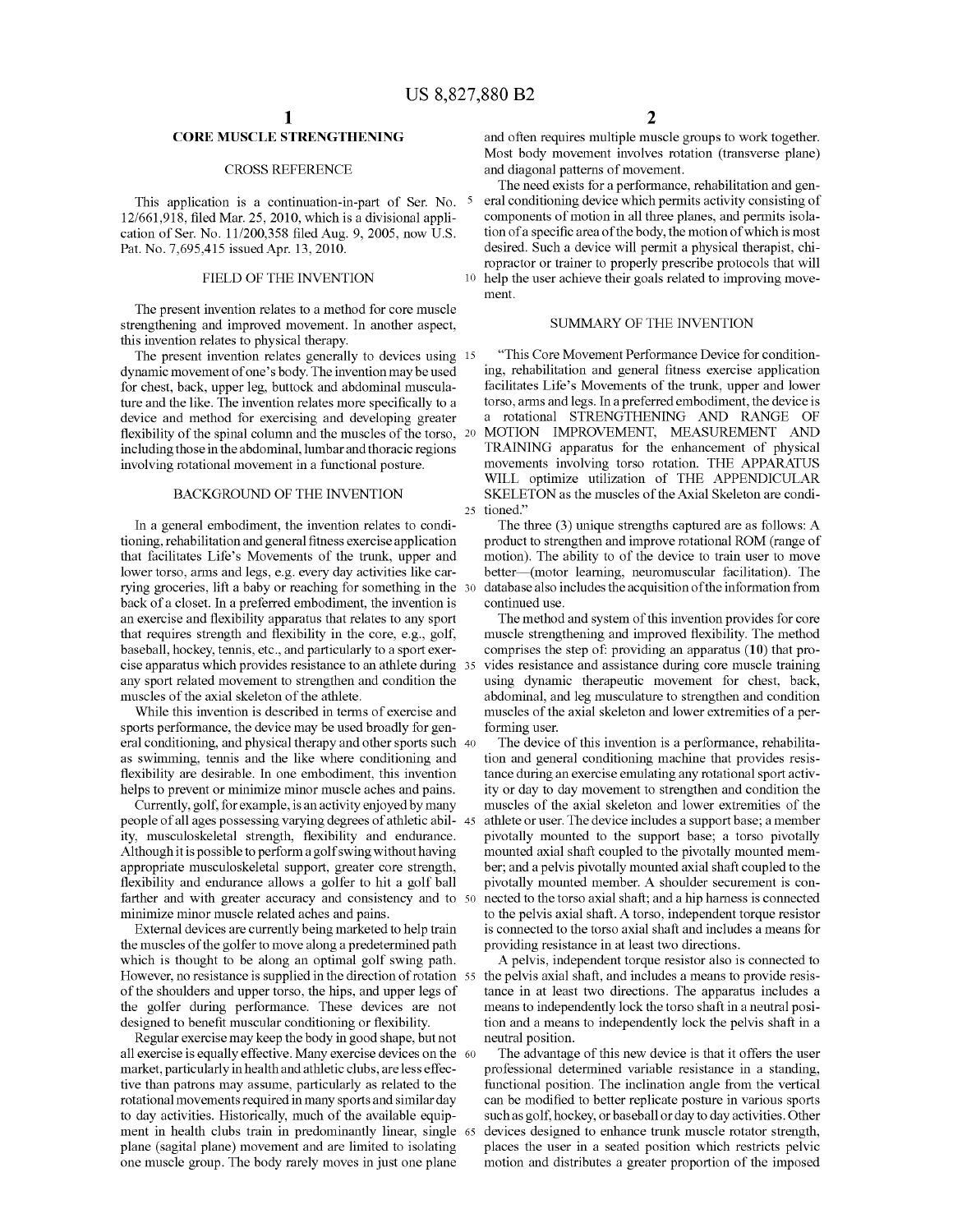stress to the vertebrae, thereby increasing the potential for injury. The invention provides resistance to torso and pelvic rotation without restricting the natural rotational movement of the trunk and pelvis. Some of the present devices do not allow the user to undertake strength exercises in a functional  $\frac{5}{ }$ posture at all.

The exercise apparatus of this invention provides resistance in a direction of movement. The apparatus comprises means to provide the proper and reproducible biomechanical movement; means to control the resistance; and means to manage the movement. The method that provides resistance in a direction of movement comprises the steps of providing an exercise apparatus; locating a user in the apparatus to provide movement; providing resistance to the movement; controlling the resistance to the movement; and managing the movement.

Other objects and advantages of the present invention will become apparent to those skilled in the art upon a review of the following detailed description of the preferred embodi- $_{20}$ ments and the accompanying drawings.

#### BRIEF DESCRIPTION OF THE DRAWINGS

trunk rotation conditioning device, as well as the position of the user and how it can accommodate to user size.

FIG. **2** is a side view in perspective illustrating the hips and shoulders of the user.

FIG. **3** is a front view of the perspective illustration of FIG. 30 **2** showing the user turned to the left.

FIG. **4** is a view showing the resistance means that provide the resistance to rotation at the torso and pelvis resistance arm axes of movement.

FIG. **5** illustrates shoulder tum according to this invention. 35 into superior and inferior parts. FIG. **6** illustrates side to side and front to back rotation

according to this invention.

FIG. **7** is a front view showing the preferred embodiments of back supports and a real time display unit.

FIG. **8** is a sectional view showing the embodiments of 40 magnetic brakes and an adjustable torso angle control.

FIG. **9** is a sectional view showing the preferred embodiment of a control for the adjustable lower back support.

**FIG.10** is a sectional view showing the preferred embodiment of a ratchet for the shoulder securement.

**FIG.11** is a sectional view showing the preferred embodiment of a real time position display.

FIG. **12** is a sectional view showing the preferred embodiment for the controls for the magnetic brakes.

FIG. 13 is a side view illustrating a preferred embodiment 50 of the core muscle strengthening device of this invention.

FIG. **14** is a view showing the resistance means that provide the resistance to shoulder rotation movement.

**FIG.15** is a top view showing the support base of the device of FIG. **13.** 

FIG. **16** is a top view showing the support base and the controller of the device of FIG. **13.** 

FIG. **17** is perspective view of the device of FIG. **13.** 

FIG. **18** is a side, perspective view of the device of FIG. **13**  turned to the left.

FIG. **19** is a front, perspective view of the device of FIG. **13**  turned to the left.

FIG. **20** is a sectional view showing the hydraulic brakes of the device of this invention.

FIG. **21** is a front view of the device of this invention. FIG. **22** is another sectional view showing the hydraulic brakes of the device of this invention.

FIG. **23** is a sectional view showing the hip securement of the device of this invention.

### DESCRIPTION OF THE INVENTION

The method and system of this invention provides for core muscle strengthening and improved flexibility. The method comprises the step of: providing an apparatus **(10)** that provides resistance and assistance during core muscle training using dynamic therapeutic movement for chest, back, abdominal and leg musculature to strengthen and condition muscles of the axial skeleton and lower extremities of a performing user. In another embodiment, the invention provides a method for physical therapy. The physical therapy provides resistance and assistance during therapy using dynamic therapeutic movements. In another embodiment, the physical therapy is trainer-assisted.

The torso rotation conditioning device of this invention provides the following. The user is in a weight bearing position that simulates a stance in many sports (e.g., golf, baseball or hockey) and many normal day to day activities. The angle of the inclination (posture) is adjustable about a pivot to accommodate individual variation in the standing position.

FIG. 1 is a side view illustrating the basic elements of the 25 based on a series of planes and axis. There are three planes of Human movements are described in three dimensions motion that pass through the human body.

The sagital plane.

The frontal plane.

The transverse (horizontal) plane.

The sagital plane lies vertically and divides the body into right and left parts.

The frontal plane also lies vertically however divides the body into anterior and posterior parts.

The transverse plane lies horizontally and divides the body

An axis is a straight line around which an object rotates. Movement at the joint take place in a plane about an axis. There are three axis of rotation.

Sagital axis.

Frontal axis.

Vertical axis.

45

55

The sagital axis passes horizontally from posterior to anterior and is formed by the intersection of the sagital and transverse planes.

The frontal axis passes horizontally from left to right and is formed by the intersection of the frontal and transverse planes.

The vertical axis passes vertically from inferior to superior and is formed by the intersection of the sagital and frontal planes.

There is a tendency when describing a movement for it to be referred to in the particular plane that it dominates. An example of this would be a description of walking as a sagital plane movement.

In reality this is really only a description of the gross direction of movement. At individual joint level, movement will be occurring in several planes not solely in the sagital plane. For example during walking, the hip will be flexing/ extending in the sagital plane, adducting/abducting in the 60 frontal plane and internally/externally rotating the in the transverse plane.

The Core Movement Performance of this invention primarily takes place through the transverse and vertical axis. Some movement, however, also takes place in the sagital plane and 65 the frontal axis.

FIG. **1** is a side view illustrating the basic elements of the trunk rotation conditioning device, as well as the position of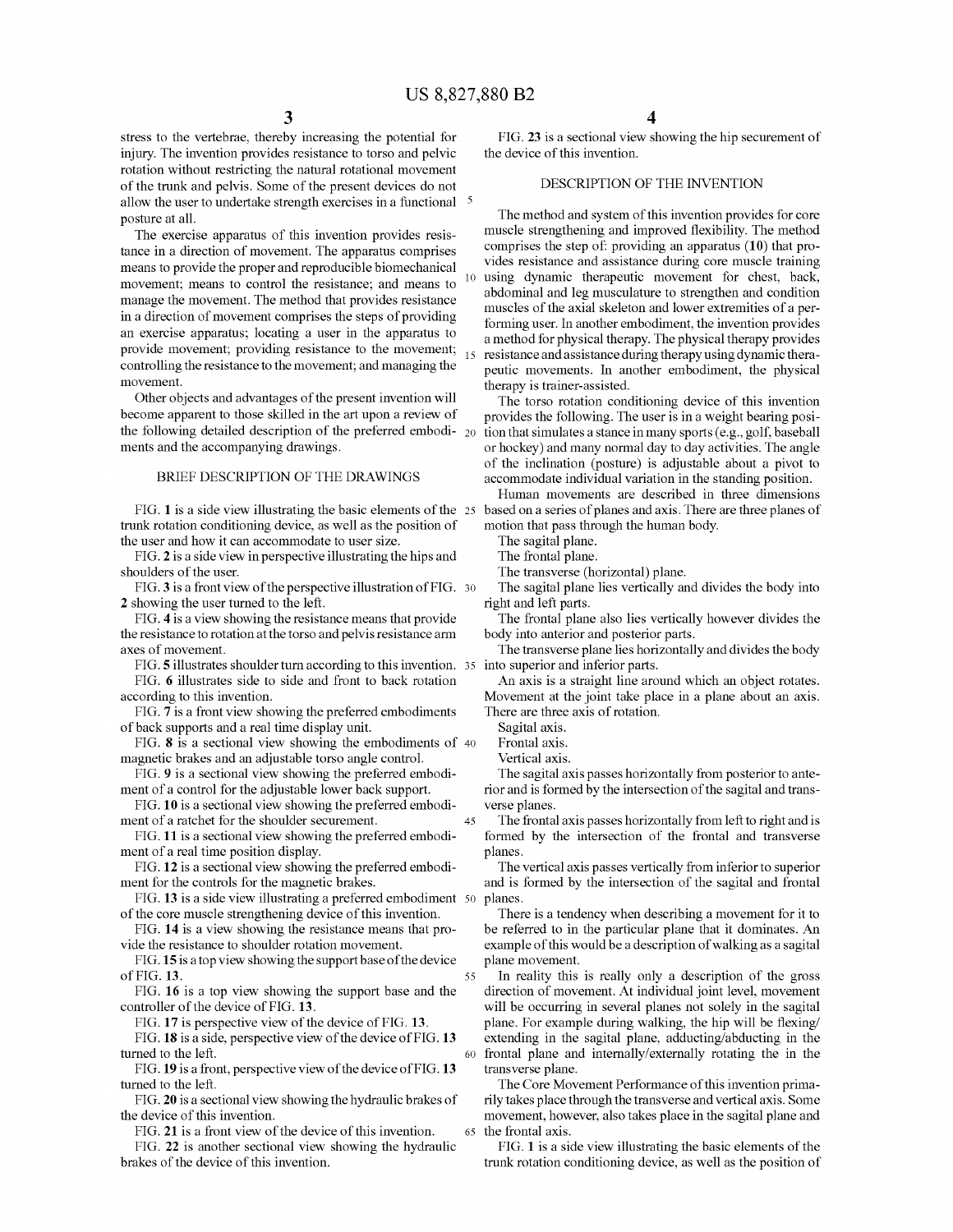the user and how it can accommodate to user size. In the embodiment of a sport exercise apparatus, the device provides resistance during an exercise emulating many required rotational movements in sport, i.e. a baseball swing to strengthen muscles of the axial skeleton and lower extremi- <sup>5</sup> ties of the performing athlete.

FIG. **1** shows exercise apparatus **10** that provides resistance during an exercise using dynamic movement for chest, back, abdominal and leg musculature to strengthen muscles of the axial skeleton and lower extremities of performing user **12.** <sup>10</sup> Apparatus **10** comprises support base **14,** member **16** pivotally mounted to the support base, variable resistance, torso pivotally mounted axial shaft **18** coupled to pivotally mounted member **16,** shoulder harness **22** connected to torso axial shaft **18,** hip harness **24** connected to pelvis axial shaft 15 **20,** torso independent torque resistor **26** connected to torso axial shaft **18,** and pelvis, independent torque resistor **28**  connected to pelvis axial shaft **20.** The angle of inclination (posture) is adjustable along the sagital axis.

FIG. **1** illustrates the standing neutral position of the user in 20 the device. The user is connected at the shoulder and hip using restraints which are connected rigidly to the arms that rotate about the axis "A" at pivots points. The length of these arms is adjustable to accommodate users of different sizes/heights.

FIG. 1 also shows controller 140 and computer 142 oper- 25 ating exercise apparatus **10** through proprietary circuitry and software, not shown. Controller **140** and computer **142** are wired to their respective drives, sensors and actuators in apparatus **10** through conventional circuitry, not shown.

FIG. **2** is a side view in perspective illustrating the hips and 30 shoulders of user **12.** The hip and shoulder tum are shown in greater detail in FIG. **3.** Apparatus **10** includes a support base, a member pivotally mounted to the support base; a torso pivotally mounted axial shaft coupled to the pivotally mounted member; and a pelvis pivotally mounted axial shaft 35 coupled to the pivotally mounted member as described for FIG. **1.** 

FIG. **3** is a front view of the prospective illustration showing a shoulder and hip turn to the left. The user locates himself/herself in this posture within machine **10** such that the axis A-A' ofrotation of the exercise motion passes through user's **12** spine, the desired axis of rotation of the hips and shoulders. FIG. **3** shows shoulder harness portion22L and hip harness portion **24L** turned upwardly and to the left. Also shown in shoulder harness portion **22R** and hip harness portion **24R** turned downwardly and to the left.

FIGS. **2** and **3** illustrate the torso and pelvis rotation of the user towards the left. A shoulder harness is connected to the torso axial shaft; and a hip harness is connected to the pelvis axial shaft. A torso, independent force resistor is connected to the torso axial shaft and includes a means for providing resistance in at least two directions. The hips and shoulders are provided with variable resistance about the pivots. These resistance can be in the brakes, e.g. dry friction, fluid damping, eddy currents, or magneto-heterodyne, actuators, hydraulic or pneumatic, weight stacks, or expandable rubber bands. Resistance will provide in either direction across the range of possible movement.

FIG. **3** is a front view that illustrates torso and pelvis rotation of the user towards the left. A pelvis, independent 60 force resistor also is connected to the pelvis axial shaft, and includes a means providing resistance in at least two directions. In a preferred embodiment, the apparatus includes a means to independently lock the torso shaft in a neutral position and a means to independently lock the pelvis shaft in a 65 neutral position. Linear potentiometers are provided at the pivots points to measure the angular position of the torso and

**6** 

pelvis. Load cells are located at the pivots to measure the exerted force of the user, independently at the torso and pelvis.

FIG. **4** is a view showing the hydraulic disk brakes. In another embodiment, magnetic brakes or hydraulic actuators will be shown that provide the resistance to rotation at the torso and pelvis resistance arm axes of movement. The machine has the following additional attributes. The resistance of the shoulders and hips are independently adjustable, and will be user determined and controlled, via a control panel within reach of the user while in the device. The torso and pelvis pivot arms can be independently locked in the neutral position in order to isolate the exercise to the other element.

FIG. **4** shows one embodiment of resistors, **26** and **28,** in greater detail. Resistors **26** and **28** each comprise caliper **30,**  pivot arm **32,** rotor **34** and torque and angle measurement device **36.** These connect shaft **18** and **20** to member **16**  through housing **38.** A real-time digital display unit will be provided to the user regarding the position and torque exerted by the torso and pelvis. The maximum difference between the torso and pelvis angle will be calculated and displayed for each exercise cycle.

FIG. **5** illustrates shoulder turn according to this invention. The exercise apparatus provides resistance during an exercise using dynamic therapeutic movement for chest, back, abdominal and leg musculature to strengthen muscles of the axial skeleton and lower extremities of a performing user. It includes a means for providing adjustable resistance in two directions and adjustable assisted stretching in two directions.

FIG. **6** illustrates side to side and front to back rotation according to this invention. The method includes steps of providing an exercise apparatus that provides resistance during an exercise using dynamic therapeutic movement for chest, back, abdominal and leg musculature to strengthen muscles of the axial skeleton and lower extremities of a performing user; and providing adjustable resistance in two directions and adjustable assisted stretching in two directions.

FIG. **7** is a front view showing the embodiments including back supports and a real time display unit. FIG. **7** shows shoulder securement **22,** upper back support **72,** lower back support **74,** real time display unit **76** and support base **14.**  45 Display unit **76** preferably is positioned where the user may view the display. Display unit **76** is connected to controller **140** and computer **142** through conventional circuitry, not shown.

FIG. **8** is a sectional view showing the embodiments of 50 magnetic brakes and an adjustable torso angle control. FIG. **8**  shows upper back arm **18** and lower back arm **20** connected to magnetic brakes **80** and **82.** Magnetic brakes **80** and **82**  replaces the disc or resistance brakes shown in FIG. **4.** Member **16** supports and houses magnetic brakes **80 and 82.** Mem-55 ber **16** also supports and houses control **84** which provides an adjustable torso angle to apparatus **10.** Adjustable torso angle **84** comprises a lever, slot and rod for controlling torso angle.

FIG. **9** is a sectional view showing an embodiment of a control for the adjustable lower back support. FIG. **9** shows 60 adjustable lower back control **90** connected and positioned between lower back arm **20** and lower back support **74.** Controls **92** provide adjustments for the hip size of the user.

FIG. **10** is a section view showing an embodiment of a ratchet for the shoulder harness. FIG. **10** shows ratchet **100**  for shoulder harness **22** and upper back support **72.** 

FIG. 11 is a section view showing an embodiment of real time position display unit **76.** Display unit **76** includes run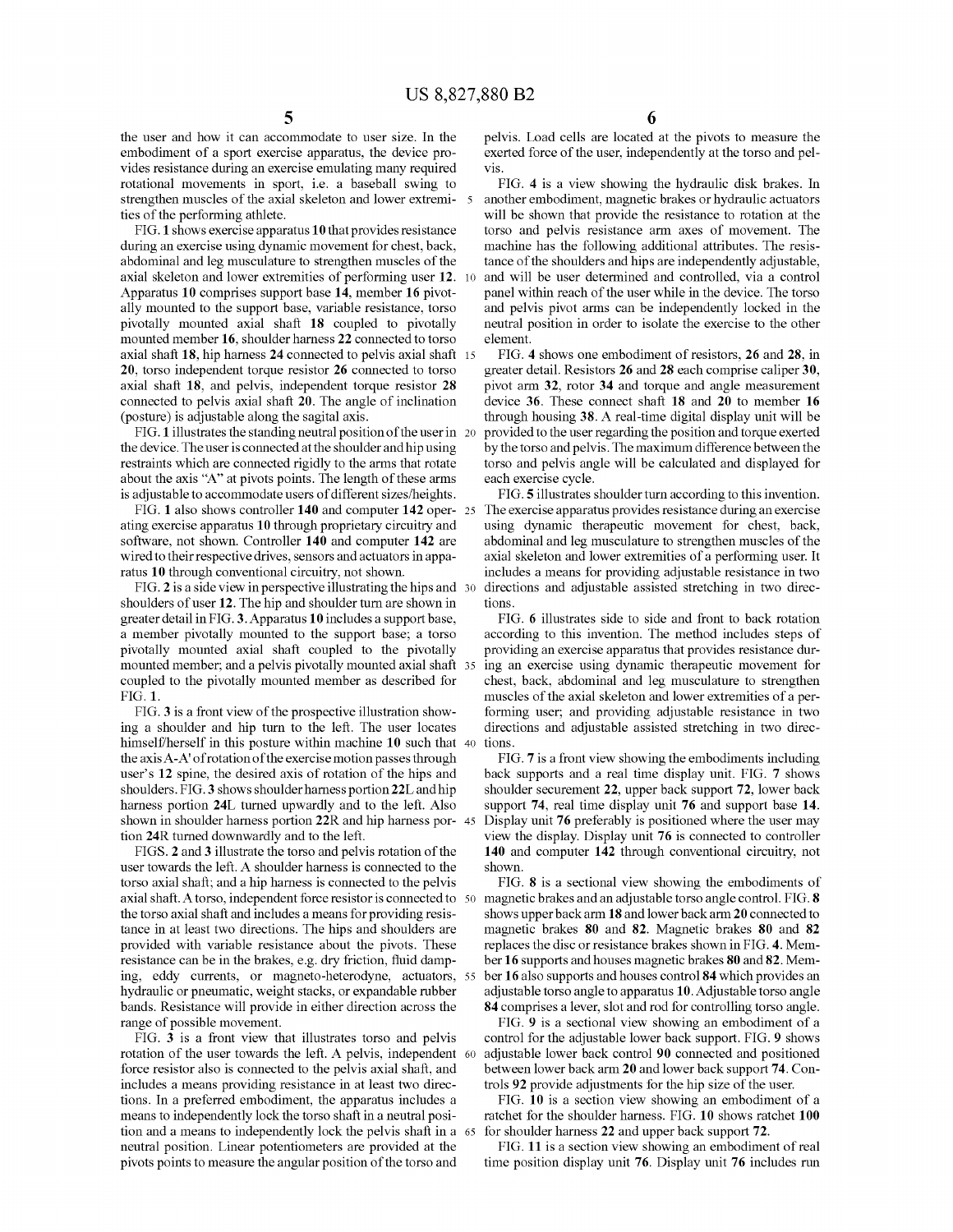screen **110,** current status screen **112,** cycle in use screen **114,**  soft key functions **116** and conventional key pad **118.** 

FIG. **12** is a sectional view showing an embodiment of magnetic brake controls. FIG. **12** shows control unit **140**  including magnetic brake controls **120 and 122.** Controls **120** 5 and **122** are connected to control unit **140,** computer **142** and magnetic brakes **80** and **82** through conventional circuitry, not shown.

FIG. **13** is a side view illustrating a preferred embodiment of the core muscle strengthening device of this invention. 10 FIG. **13** shows apparatus **10** that provides resistance using dynamic movement for chest, back, abdominal and leg musculature to strengthen muscles of the axial skeleton and lower extremities of a performing user. Apparatus **10** comprises support base **14,** member **16** mounted to the support base, 15 variable resistance, torso pivotally mounted axial shaft **18**  coupled to pivotally mounted member **16,** shoulder securement **22** connected to torso axial shaft **18,** hip securement **24**  connected to pelvis axial shaft **20,** torso independent torque resistor **26** connected to torso axial shaft **18,** and pelvis, 20 independent torque resistor **26** connected to pelvis axial shaft **20.** the angle of inclination (posture) is adjustable along the sagital axis.

FIG. **14** is a view showing the resistance means that provide the resistance to shoulder rotation movement. FIG. **14** 25 shows resistance actuator **150** attached to shoulder securements **22.** 

**FIG.15** is a top view showing the support base of the device of FIG. **13.** FIG. **15** shows housing **152.** 

FIG. **16** is a top view showing the support base and the 30 controller of the device of FIG. **13.** FIG. **16** shows housing **162** supporting display unit **76,** controller **140** and computer **142.** Display unit **76** is connected to controller **140,** computer **142** and device **10** through conventional circuitry, not shown.

A performing user typically stands on pad **164.** 

FIG. 17 is perspective view of the device of FIG. 13. FIG. **17** shows pad **164** in greater detail.

FIG. **18** is a side, perspective view of the device of FIG. **13**  turned to the left. FIG. **18** shows the pivotal movement of device **10** in greater detail. This movement provides resistance and assistance during core muscle training using dynamic therapeutic movement for chest, back, abdominal and leg musculature to strengthen and condition muscles of the axial skeleton and lower extremities of a performing user.

FIG. **19** is a front, perspective view of the device of FIG. **13**  turned to the left. FIG. **19** especially shows the range of pivotal movement of device **10** in providing adjustable resistance in two directions and adjustable assisted stretching in two directions.

FIG. **20** is a sectional view showing the hydraulic actuator of the device of this invention. FIG. **20** shows upper back arm **18** and lower back arm **20** connected to hydraulic actuator **170.** 

FIG. **21** is a front view of the device of this invention.

FIG. **22** is another sectional view showing the hydraulic actuator of the device of this invention. Hydraulic actuator **170** is shown in greater detail.

FIG. **23** is a sectional view showing the hip securement of the device of this invention. Hip securement **24** is shown in greater detail.

In one embodiment, we employ a computer chip that tracks all aspects of performance over time. In this embodiment, a means measures at least one or all aspects of performance and converts the performance into an electrical signal representative of the performance being monitored. A programmed 65 microprocessor including the computer chip is configured to identify the signal representative of the performance being

monitored. The programmed microprocessor also is configured to identify and store the parameter (performance) being monitored. This enhanced version allows the professional to track their students. It also is used for the physical therapist and chiropractor to monitor a patient.

In another embodiment, shoulder securement **22** is not a true harness connected to a user's shoulders by a means such as a strap or belt. Preferably, shoulder harness **22** has a distal end with handles attached thereto. The user grasps the handles during use of apparatus **10.** 

The term usecuremenr used in this invention may vary widely. Often, harness, interface, engagement, belt, strap, tackle and the like may be used.

One preferred method of physical therapy comprises the steps of: providing an apparatus **(10)** that provides resistance and assistance during core muscle training using dynamic therapeutic movement for chest, back, abdominal and leg musculature to strengthen and condition muscles of the axial skeleton and lower extremities of a performing user; diagnosing and assessing a user's range of motion, strength, endurance and balance of the pelvis and trunk; demonstrating correct movement and balance; and training that user to improve range of motion, strength, endurance and balance of the pelvis and trunk; providing neuromuscular training; moving the user's body parts against selected forces; and applying the selected forces by one or more resistances to the user's body parts to programmed forces facilitating movement of the user's body parts.

One preferred embodiment is a therapist evaluation of a user using standard tests to determine deficiencies in movement; activating the user's body to provide resistance directed at core muscles of the body to reduce neuromotor and abnormal muscle tone secondary to patterns that develop because of compensatory activity that takes place to overused muscle 35 activity.

Another preferred embodiment is a method for isometric exercise that allows muscle activation without movement: providing an apparatus **(10)** that provides resistance and assistance during therapy for chest, back, abdominal and leg musculature to strengthen and condition muscles of the axial skeleton and lower extremities of a performing user; locating a user in a posture within the apparatus **(10)** that simulates an isometric stance wherein the posture is such that a movement occurs is transverse plane along the vertical axis of rotation and passes through the user's spine; providing a torso, independent torque resistor **(26)** connected to the user that provides variable resistance; providing a pelvis, independent torque resistor **(28)** connected to the user that provides variable resistance; measuring at least one or all aspects of performance of the user; converting the measured performance into an electrical signal representative of the measured performance; providing a programmed microcompressor **(140)**  including a micro chip configured to identify the signal representative of the performance; and configuring the pro-55 grammed microcompressor **(140)** to identify and store the parameter (performance) being monitored.

Still another preferred embodiment is a method for physical therapy comprising the steps of: providing an apparatus **(10)** configured to provide resistance and assistance during 60 therapy, and configured to provide natural resistance to force and maximize user comfort. Often, physical therapy may be considered non-invasive.

In still another embodiment, base **14** includes sensors which provide signals to the programmed microprocessor. These, for example, would help a PGA Professional, to monitor a student's weight shift during a golf swing. Knowing if a right handed golfer's weight is on the inside of the right foot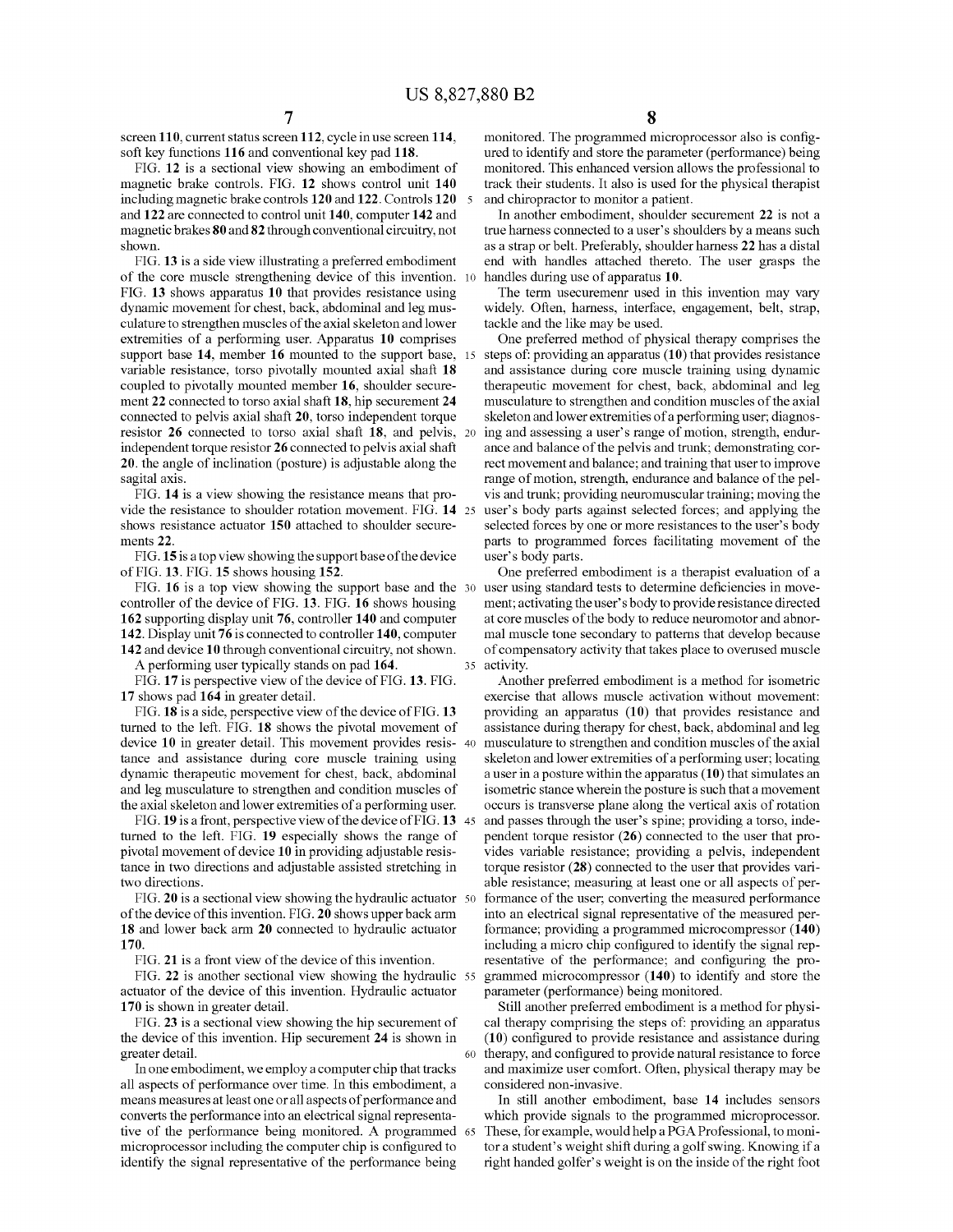at the top of the back swing would be a valuable teaching tool. Monitoring a weight shift to the outside of the left foot at the completion of the follow through would be equally valuable.

The programmed microprocessor also may be configured widely. The configuration may include a database with activity data, institutional research, user surveys; building normative data via institutional research; conducting professional/ user surveys; electronics, Internet; Balance Plates and the like.

In yet another embodiment, the physical therapy is config- 10 ured to provide natural resistance to force and maximize user comfort.

The above detailed description of the present invention is given for explanatory purposes. It will be apparent to those skilled in the art that numerous changes and modifications 15 can be made without departing from the scope of the invention. Accordingly, the whole of the foregoing description is to be construed in an illustrative and not a limitative sense, the scope of the invention being defined solely by the appended claims. 20

#### We claim:

**1.** A method of physical therapy comprising the steps of:

- providing an apparatus **(10)** that provides resistance and assistance during core muscle training using dynamic 25 therapeutic movement for chest, knees, abdominal, back and leg musculature to strengthen and condition muscles of the axial skeleton and lower extremities of a performing user;
- diagnosing and assessing a user's range of motion, 30 strength, endurance and balance of the pelvis and trunk;
- demonstrating correct movement and balance; and training that user to improve range of motion, strength,
- endurance and balance of the pelvis and trunk;
- providing neuromuscular training;  $35$
- moving the user's body parts against selected forces; and applying the selected forces by one or more resistances to the user's body parts to programmed forces facilitating movement of the user's body parts;
- wherein the dynamic therapeutic movement is carried out 40 through a transverse plane and a vertical axis and through a sagittal plane and a frontal axis.

**2.** A method according to claim **1** wherein the dynamic therapeutic movement is a compound, continuous movement.

- **3.** A method of physical therapy comprising the steps of: 45 providing an apparatus **(10)** that provides resistance and assists the user to move in the optimal fashion during core muscle training using dynamic therapeutic movement for chest, back, abdominal and leg musculature to strengthen and condition muscles of the axial skeleton 50 and lower extremities of a performing user;
- a therapist evaluation of a performance user using standard tests to determine deficiencies in movement and strength;
- activating the user's body to provide resistance directed at 55 core muscles of the body to reduce neuromotor and abnormal muscle tone secondary to patterns that develop because of compensatory activity that takes place to overused muscle activity;
- positively teaching core muscles to move correctly by 60 requiring the correct muscles to be recruited; and
- giving feedback after an activity is completed and throughout the activity in order to track progress and compare to the user's unique protocols development by a trained professional; 65
- wherein the core muscle training comprises trunk rotation of the trained core muscles.

**4.** A method for core muscle strengthening comprising the steps of:

- providing an apparatus **(10)** that provides resistance and assist the user to move in the optimal fashion during core muscle training using dynamic therapeutic movement for chest, back, abdominal and leg musculature to strengthen and condition muscles of the axial skeleton and lower extremities of a performing user;
- locating a user in a posture within the apparatus **(10)** that simulates a stance wherein the posture and the movement passes through the transverse plane of rotation;
- providing a torso, independent torque resistor **(26)** connected to the user that provides variable resistance;
- providing a pelvis, independent torque resistor **(28)** connected to the user that provides variable resistance;
- measuring at least one or all aspects of performance of the performing user;
- converting the measured performance into an electrical signal representative of the measured performance;
- providing a programmed microcompressor **(140)** including a micro chip configured to identify the signal representative of the performance;
- configuring the programmed microcompressor **(140)** to identify and store the parameter (performance) being monitored;
- carrying out the user's activity of motion in a transverse (rotational) and a sagittal (flexion. extention) plane.
- **5.** A method according to claim **4** further comprising the step of:
	- isolating the user's activity of motion to a specific area of the user's torso.

**6.** A method according to claim **4** further comprising the step of:

- carrying out the user's activity in rotational patterns of movement.
- **7.** A method for physical therapy comprising the steps of: providing an apparatus **(10)** that provides resistance and assistance during therapy for chest, back, abdominal and leg musculature to strengthen and condition muscles of the axial skeleton and lower extremities of a performing user;
- locating a user in a posture within the apparatus **(10)** that simulates therapeutic stance wherein the posture is such that transverse plane movement occurs in the vertical axis of rotation and exercise motion passes through the user's spine;
- providing a torso, independent torque resistor **(26)** connected to the user that provides variable resistance;
- providing a pelvis, independent torque resistor **(28)** connected to the user that provides variable resistance;
- measuring at least one or all aspects of performance of the performing user;
- converting the measured performance into an electrical signal representative of the measured performance;
- providing a programmed microcompressor **(140)** including a micro chip configured to identify the signal representative of the performance; and
- configuring the programmed microcompressor **(140)** to identify and store the parameter (performance) being monitored.
- **8.** A method for trainer-assisted, physical therapy comprising the steps of:
	- providing an apparatus **(10)** that provides resistance and assistance during therapy for chest, back, abdominal and leg musculature to strengthen and condition muscles of the axial skeleton and lower extremities of a performing user;